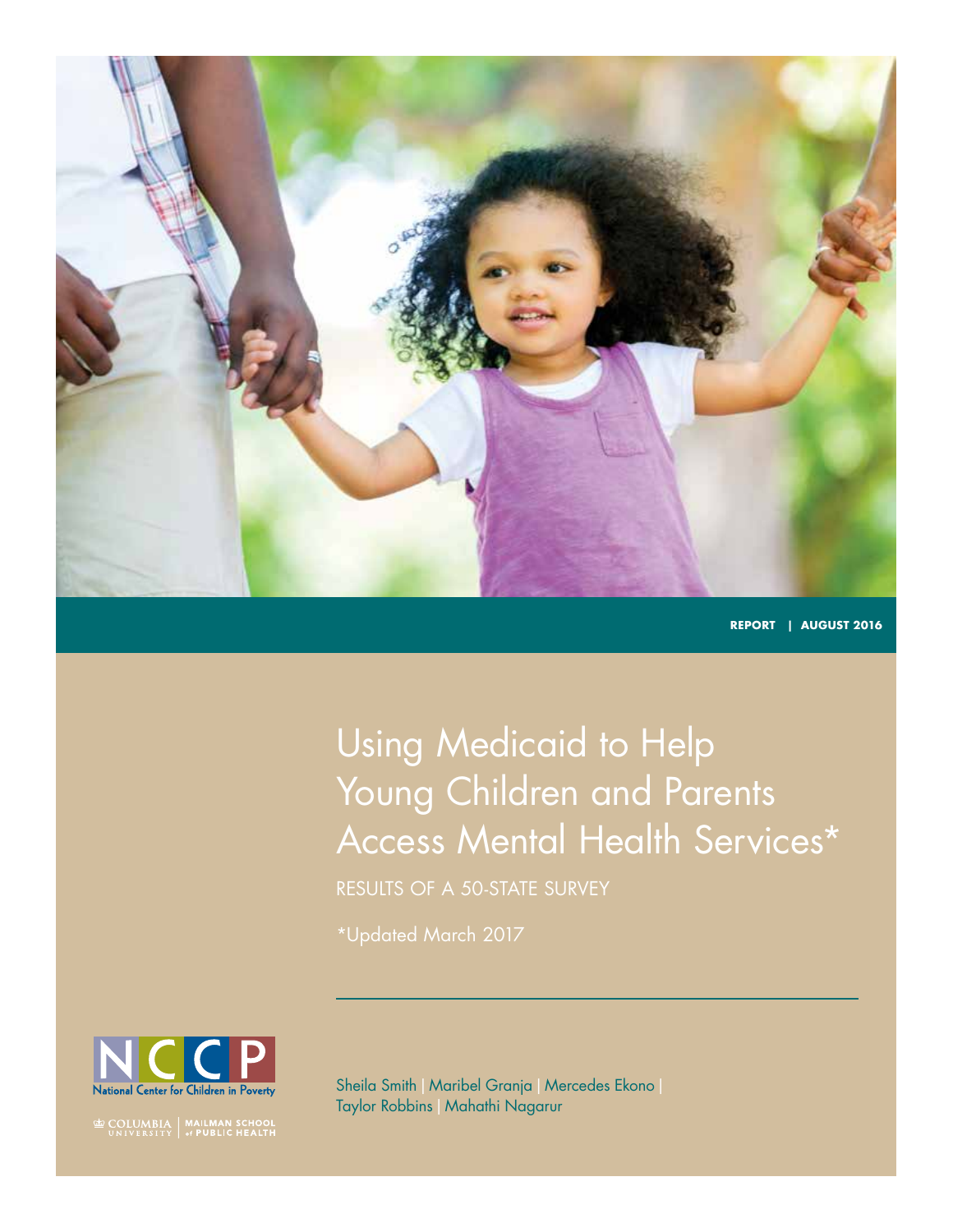The National Center for Children in Poverty (NCCP) is a non-partisan public policy research center at Columbia University's Mailman School of Public Health. Founded in 1989 with endowments from the Carnegie Corporation of New York and the Ford Foundation, NCCP is dedicated to promoting the economic security, healthy development, and wellbeing of America's low-income children and families. Using research to inform policy and practice, the center seeks to advance family-oriented solutions and the strategic use of public resources at the state and national levels to produce positive outcomes for the next generation.

Using Medicaid to Help Young Children and Parents Access Mental Health Services: Results of a 50-State Survey

### Acknowledgments

The authors are very grateful for the many Medicaid administrators who generously gave their time to participate in the survey and respond to follow-up questions. The authors also wish to thank several individuals who provided valuable expert feedback on an early draft of the survey: Cindy Oser, Julie Cohen, Charles Bruner, Lisa Honigfeld, Catherine Wright, Olivia Golden, Dr. Bill Beardslee, Celeste Putnam, and Sally Nadols. A special thanks to the Alliance for Early Success for supporting the 50-state ECMH Medicaid survey and report.

#### Suggested Citation

Smith, S., Granja, M., Ekono, M., Robbins, T., Nagarur, M. (2016). Using Medicaid to Help Young Children and Parents Access Mental Services: Results of a 50-State Survey New York: National Center for Children in Poverty, Mailman School of Public Health, Columbia University.

Copyright © 2016 by the National Center for Children in Poverty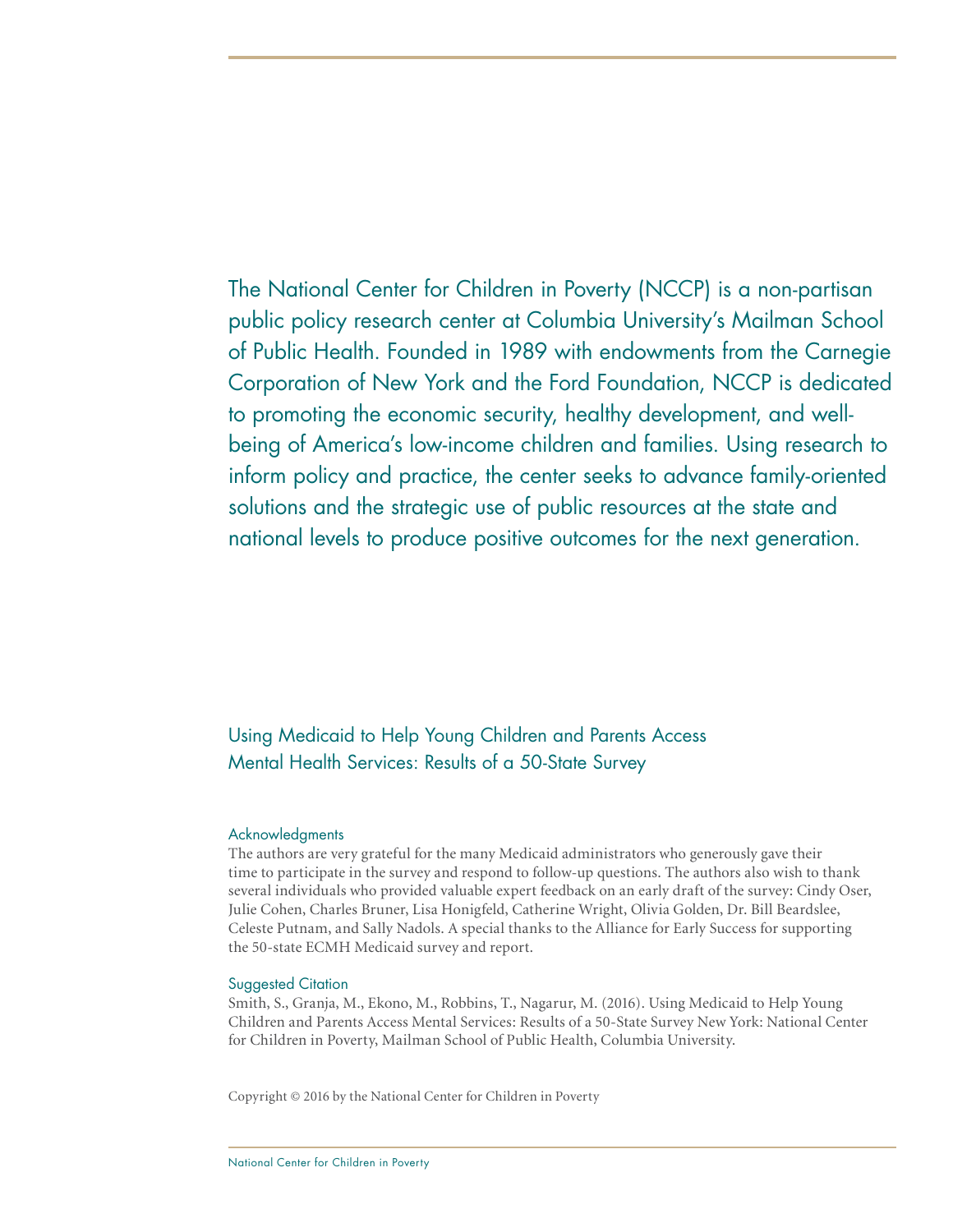| Introduction                                                                                                                                            | 2  |
|---------------------------------------------------------------------------------------------------------------------------------------------------------|----|
| Screening with a Tool Designed to Identify Young Children Who May<br>Need Further Evaluation for Social-Emotional and Behavioral Difficulties           | 4  |
| Screening for Maternal Depression During Visits to a Pediatrician<br>or Family Medicine Provider with Coverage Under the Child's Medicaid               | 7  |
| Services Provided by a Mental Health Clinician to Address a<br>Child's Mental Health Needs in a Pediatric or Family Medicine Setting                    | 10 |
| Services Provided by an Early Childhood Mental Health Specialist to Address<br>a Child's Mental Health Needs in Child Care and Early Education Programs | 13 |
| Services Provided by a Mental Health Clinician in the Home Setting<br>to Address a Young Child's Mental Health Needs                                    | 15 |
| Dyadic (Parent-Child) Treatment                                                                                                                         | 17 |
| Parenting Programs Designed to Help Parents of Young Children Promote<br>Children's Social-Emotional Development and Address Child Mental Health Needs  | 19 |
| Behavioral Health Case Management/Care Coordination for a Young Child (0-6 Years)                                                                       | 21 |
| Summary                                                                                                                                                 | 24 |
| <b>Recommendations</b>                                                                                                                                  | 25 |
| References                                                                                                                                              | 26 |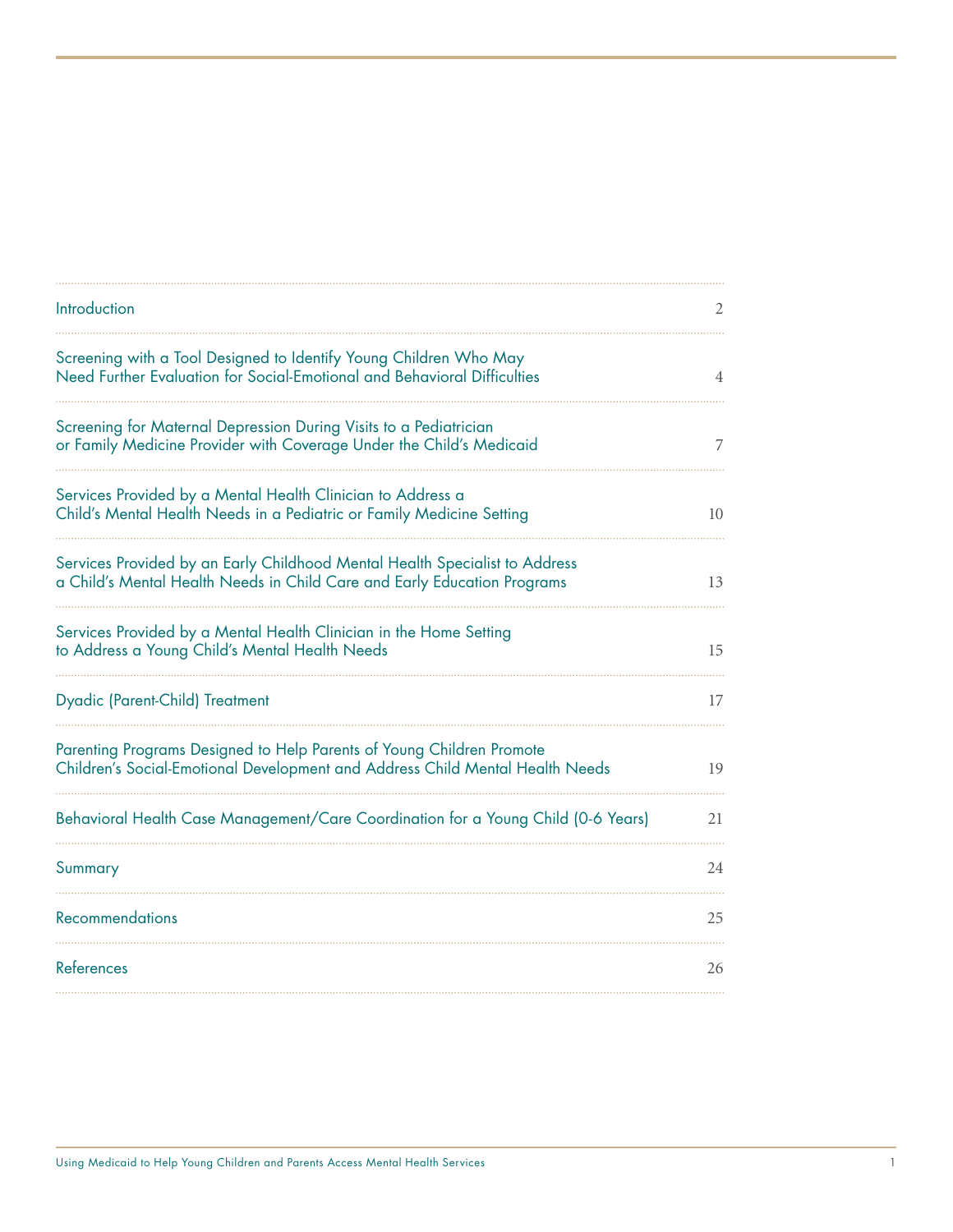# **Introduction**

An increasing number of states are investing in the well-being and success of young children by expanding mental health services in pediatric, home, and community settings. These efforts reflect substantial evidence about the central role that young children's mental health plays in their early learning and school readiness, long-term school success and self-sufficiency, and future health and mental health outcomes.<sup>1</sup> As states work to strengthen supports for young children's mental health, often with the goal of reducing the incidence of costly conditions at later ages, they face the question of how to finance new or expanded services.

This brief examines states' use of Medicaid as a key source of funding for early childhood mental health (ECMH) services. It presents the results of a 50-state survey that gathered information from state administrators about Medicaid coverage of the following services for children from birth to age 6:

- Child screening for social-emotional problems
- Maternal depression screening in pediatric and family medicine settings
- ■Mental health services in a pediatric or family medicine setting
- ■Mental health services in child care and early education settings
- ■Mental health services in the home setting
- ■Dyadic (parent-child) treatment
- Parenting programs to address child mental health needs
- Case management/care coordination

In addition to asking about whether states cover each type of service, the survey also collected information about policies related to coverage. These included requirements that providers use evidence-based screening tools or treatment models, service eligibility criteria, and rules about the frequency or amount of service allowed. The results of the survey can help stakeholders from a variety of sectors, including advocates, Medicaid

administrators, and leaders in early childhood and philanthropy, examine options for improving Medicaid coverage of ECMH services and the quality of covered services.

The following sections present background information and survey results:

- Rationale for Medicaid Coverage of Key ECMH Services
- Survey Methods
- Survey Results
- ■Recommendations

#### Medicaid as a Key Source of Funding for ECMH Services

Under Medicaid's Early and Periodic, Screening, Diagnostic, and Treatment (EPSDT) benefit, health care providers are required to offer periodic developmental and behavioral health screenings, diagnostic assessments for children with positive screens, and treatment for identified conditions.<sup>2</sup> All medically necessary services must be covered, regardless of whether they are included in the state Medicaid plan. The Centers for Medicare and Medicaid Services (CMS) recommends the use of child screening resources from Birth to Five: Watch Me Thrive!, an initiative of the U.S. Departments of Education and Health and Human Services that includes a detailed guide to help pediatric health care providers establish regular behavioral health screening in their practices.<sup>3</sup>

Recent CMS guidance that highlights the prevalence of maternal depression and its harmful effects on young children informs states that they may allow pediatric health care providers to bill for maternal depression screening under the child's Medicaid during well-child visits.<sup>4</sup> This guidance also tells states that Medicaid can cover treatment related to maternal depression under the child's Medicaid if the child is present and if the treatment directly benefits the child. An example of this type of intervention is dyadic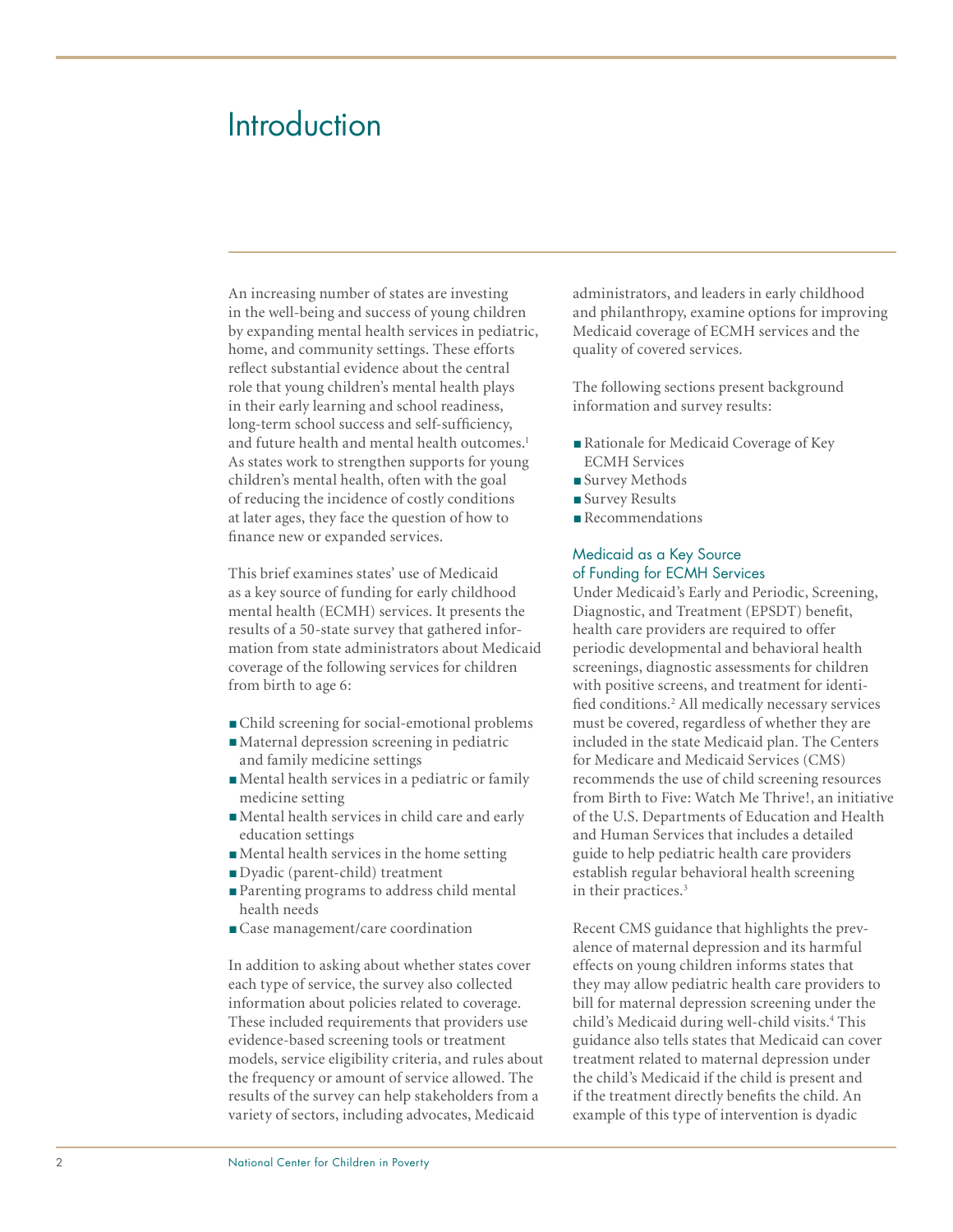(parent-child) treatment, which is available in several evidence-based models. 5

Overall, CMS rules and guidance convey strong support for Medicaid coverage of key ECMH services. The EPSDT screening requirements and provision that requires medically necessary services even when services are not included in a state plan might suggest that states do not need to consider the scope of covered child behav ioral health services in their state plan. However, EPSDT rules have fallen short of ensuring the delivery of needed prevention and treatment services to children. 6 When health care providers must "make the case" for a service not covered in a state plan, service delivery can be stalled, and providers who do not know about the EPSDT provision are not likely to offer services outside of the state plan. As the survey results will show, many states are including key ECMH services in their state Medicaid plans, moving toward strong alignment with the goals of EPSDT while reducing barriers to the delivery of mental health services for young children.

### Survey Methods

The Early Childhood Mental Health (ECMH) Medicaid Survey was administered as a telephone interview to respondents. Interviewers were National Center for Children in Poverty (NCCP) research staff and third-year law students in a health policy course at Brooklyn Law School who were trained to conduct the survey. Interviewers contacted Medicaid directors in each state with a standard description of the survey and an invi tation to participate or to designate an appropri ate person in the Medicaid office to participate. Through one or more communications by e-mail and phone, an appropriate respondent was iden tified in 48 states and the District of Columbia who agreed to participate. Respondents included administrators from various offices within the states' Medicaid agencies, including EPSDT and behavioral health services.

Survey participants received a copy of the survey prior to a scheduled phone interview. Many participants completed the survey in advance of the call, and confirmed or expanded on answers during the call. Phone interviews lasted from 45 to 90 minutes. In several states, respondents consulted with others outside the phone call and invited colleagues to take part in the phone interview to help ensure that they would be able to provide accurate and comprehensive information.

The survey asked participants about Medicaid payment, through fee-for-service and managed care, for key services: child screening for social-emotional problems; maternal depression screening in pediatric settings; mental health services in pediatric settings, early care and education settings, and the home; dyadic (parent-child) treatment; parenting programs; and behavioral health case management and care coordination. For each service, additional questions were asked about specific policies related to service access and quality. These included questions about whether there are limits on the amount of the Medicaid-covered service that can be provided; whether providers are required to use evidence-based screening or assessment tools, treatment models, and practices; specific services covered under broad treatment categories; places where the service can be provided; and factors used to determine eligibility for the service. Open-ended questions within sections about particular services asked respondents to clarify or expand on their responses, as needed.

After the interview, NCCP research staff reviewed the surveys and made notes of any responses that seemed unclear or inconsistent. These were typi cally minor. States were then contacted again and asked to review their survey responses for accuracy and to respond to any questions resulting from the NCCP staff review of responses. Several reminder calls were made to key contacts in states until the majority of states (44 states or 92 percent) provided confirmation of the accuracy of their responses.

Survey responses were analyzed to provide descrip tive statistics about most responses. States selected for follow-up calls (Michigan, Minnesota, Oregon, and the District of Columbia) provided additional information about Medicaid-covered services, supports for implementation, and selected policies by phone and through e-mail exchanges.

#### Survey Results

The next sections provide results of state administrators' responses to questions about whether their state's Medicaid plan provides coverage for six key early childhood mental health (ECMH) services and questions about related policies. The results are presented for each ECMH service included in the survey. A summary of states' coverage of ECMH services through Medicaid fee-for-service and managed care is provided in Figure 9 at the end of the report.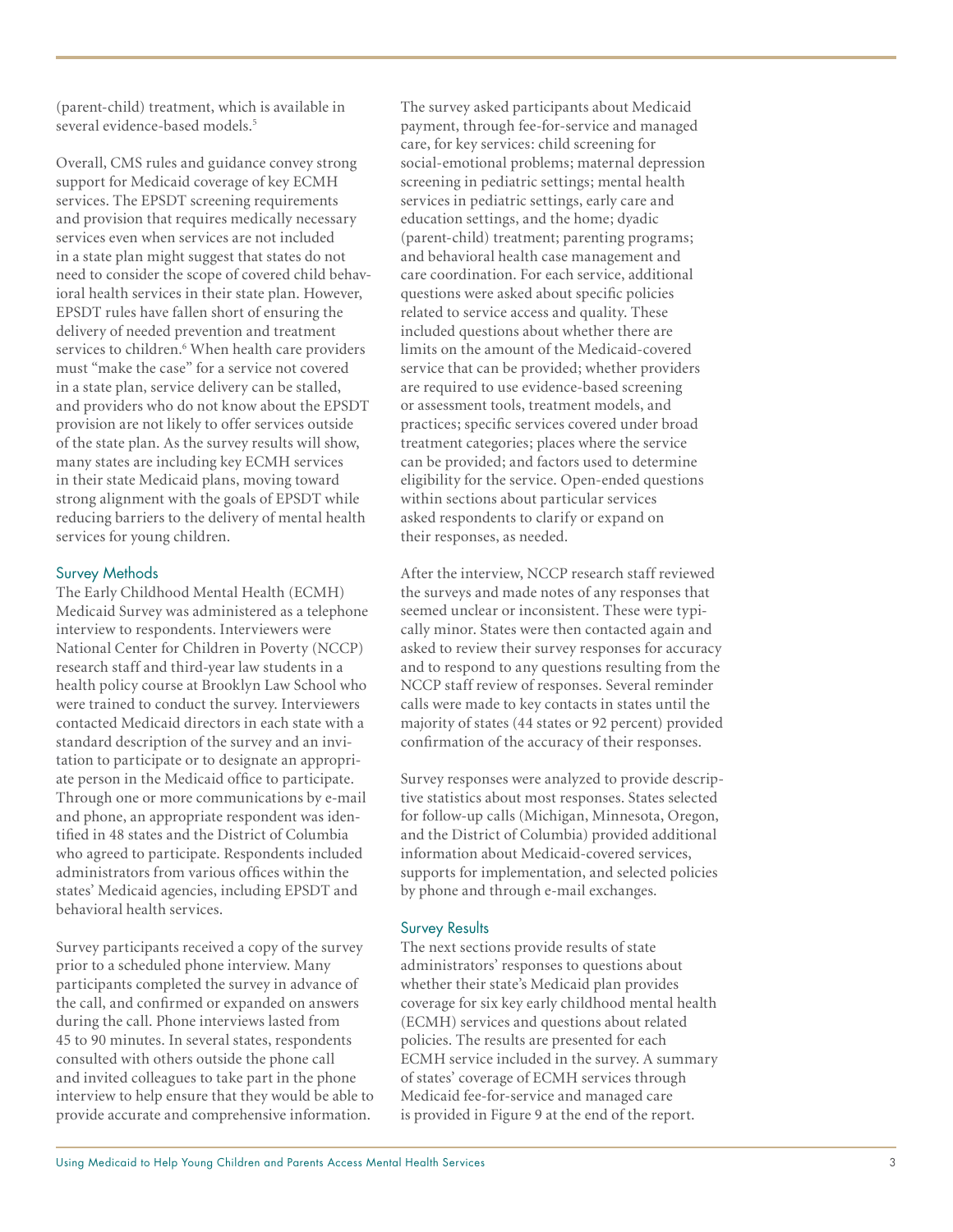# Screening with a Tool Designed to Identify Young Children Who May Need Further Evaluation for Social-Emotional and Behavioral Difficulties

State administrators were asked if the state Medicaid plan covers social-emotional screening for young children with a tool specifically designed for this purpose.

■41 states (84 percent) reported that Medicaid covers social-emotional screening of young children with a specific tool; 8 states (16 percent) do not cover this screening

The availability of a separate service code (known as a CPT or Current Procedural Terminology code) for social-emotional screening allows states to track providers' delivery of this service,

including the percentage of children at different ages who are screened. Because social-emotional screening with a valid instrument can identify more young children at-risk of behavioral health problems than general developmental screening, states may have a special interest in tracking the social-emotional screening of young children.<sup>7</sup> The District of Columbia's Department of Healthcare Finance is developing a new code for mental health screening that will help the District track the number of social-emotional screenings conducted and the number of positive screens (see *Support for Pediatric Practices to Conduct Mental Health Screening: District of Columbia*).



### **States with Medicaid-Covered Social-Emotional Screening**

#### 4 National Center for Children in Poverty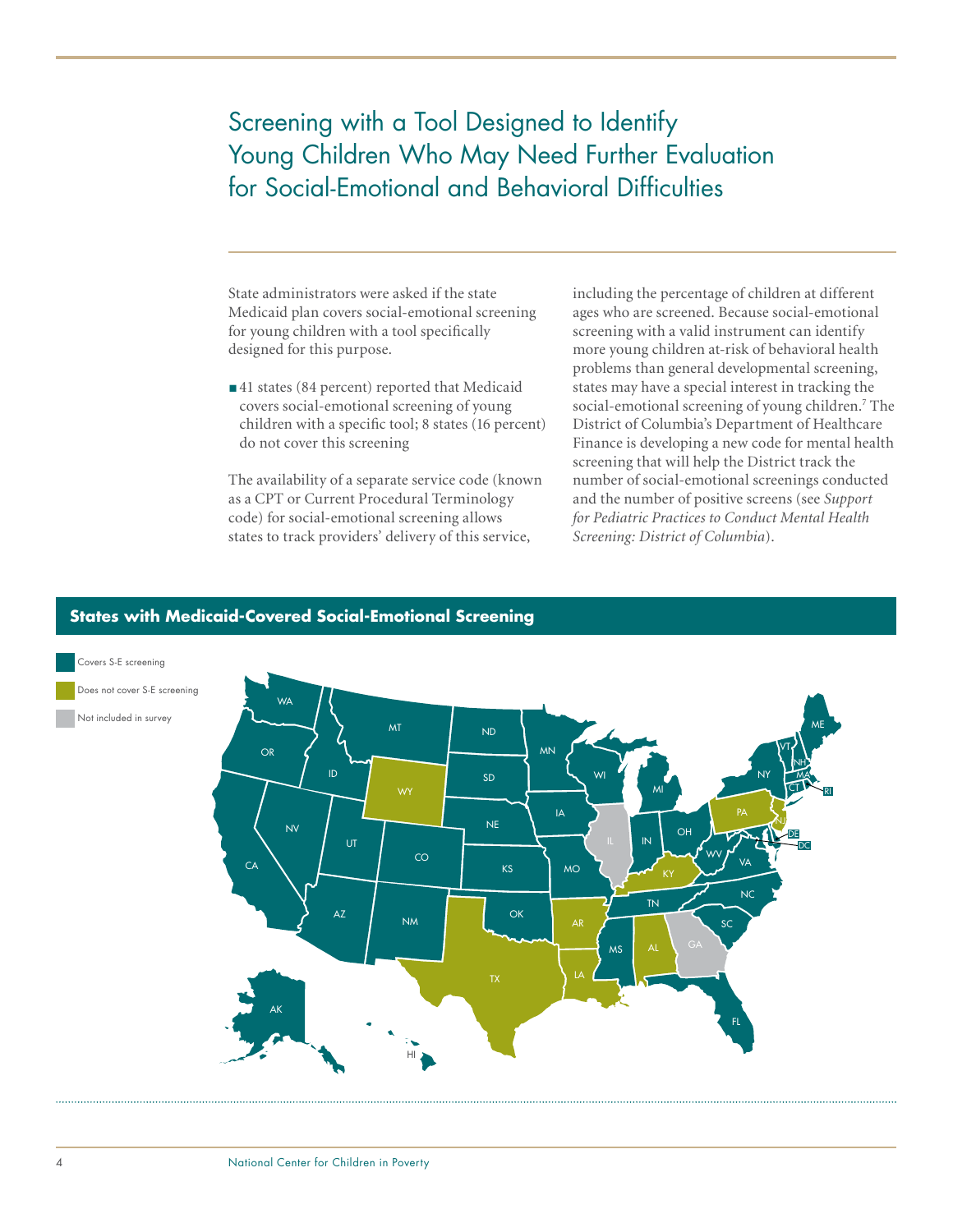The survey asked whether Medicaid rules allow social-emotional screening on the same day as a general developmental screen. The opportunity to screen young children for both social-emotional and other developmental problems on the same day allows providers to better understand children's needs. They might, for example, identify social-emotional problems *and* language or other developmental delays that would be important to document in a referral for evaluation by the Part C Early Intervention or Part B Preschool Special Education Program.

■ Among states with Medicaid coverage for social-emotional screening, 29 states (71 percent) reported that same-day socialemotional and developmental screenings are permitted: AZ, CA, CO, CT, DC, DE, HI, IA, ID, KS, MA, MI, MN, MS, NC, ND, NH, NM, NV, NY, OH, OK, RI, SC, TN, UT, VA, VT, and WV

A high percentage of states that pay for social-emotional screenings cover these screenings when they are conducted outside of medical settings.

- 27 states (66 percent) reported that a socialemotional screening can be administered in a nonmedical setting; states reported a variety of allowed nonmedical settings for social-emotional screening:
- 22 states (81 percent): home or foster home
- 21 states (78 percent): early care and education program
- 20 states (74 percent): Part C Early Intervention session in home or community setting
- 19 states (70 percent): shelter (e.g., homeless shelter, domestic violence shelter)
- 19 states (70 percent): other community setting (e.g., family resource center, WIC clinic)

### Support for Pediatric Practices to Conduct Mental Health Screening: District of Columbia

Health care providers often need guidance and support when they begin to increase social-emotional screening under Medicaid. In the District of Columbia (DC), a public-private partnership known as the DC Collaborative for Mental Health in Pediatric Primary Care led a 15-month learning collaborative to train pediatric providers in the use of mental health screening tools, beginning in early 2014.

The learning collaborative featured monthly webinars about how to integrate screenings into well-child visits, discuss mental health issues with families, and refer families for services. Practices also received technical assistance delivered on-site and by telephone, and resources to help them conduct and use the results of screenings to respond to children's mental health needs, including the Ages & Stages Questionnaire: Social-Emotional starter kit, the American Academy of Pediatrics Mental Health Toolkit, and an online compendium of community-based behavioral health resources in the DC.

Providers received up to 54 hours of continuing medical education credits and American Board of Pediatrics or American Board of Family Medicine Part-IV

Maintenance of Certification credits. In the 10 practices that participated actively throughout the entire 15-month learning collaborative, chart review data showed that mental health screening rates rose from 1 to 73 percent.

Since the end of the learning collaborative in 2015, DC Mental Health Access in Pediatrics (DC MAP) has taken the lead in offering DC pediatric practices training and support concerning mental health screening. DC MAP delivers information and guidance through webinars, newsletters, and phone consultations provided by a multidisciplinary staff of behavioral health specialists. Pediatricians who call DC MAP with concerns about child mental health issues, including results of a positive screen, receive a consultation within 30 minutes.

DC Medicaid recently increased the rate of reimbursement for mental health screenings conducted during a well-child visit to encourage providers to conduct them. Currently, DC Medicaid is developing modifiers for the codes providers use for billing that will indicate a child had an elevated screening score or received a referral as a result of the screen.

Source Colleen Sonosky, Associate Director, Division of Children's Health Services, Health Care Delivery Management Administration, DC Dept. of Health Care Finance (July 2016)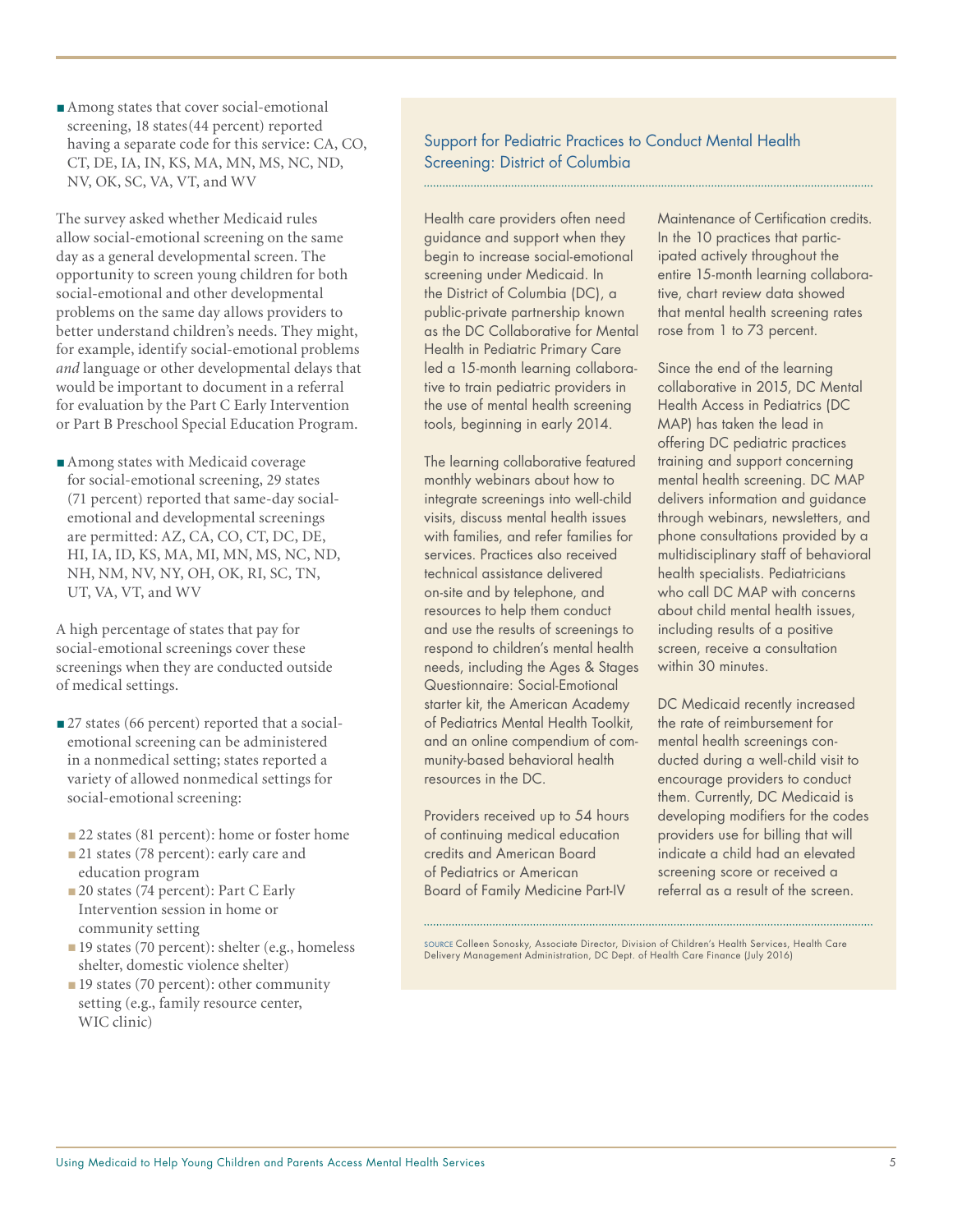18 states have a separate code for social-emotional screening of young children. States can track the delivery of social-emotional screening with a separate code to see if goals set by state child mental health plans or initiatives designed to increase rates of screening are being met. DC is developing codes for social-emotional screening that will show whether a screen was positive and resulted in a referral for evaluation.

States that cover social-emotional screening reported on whether providers are required to use specific types of screening tools.

- 17 states (41 percent) require a validated social-emotional screening tool
- 9 states (22 percent) allow only specific tools (e.g., ASQ-SE, DECA, SWYC)8
- 15 states (37 percent) allow any social-emotional screening tool

When asked about the allowed frequency of social-emotional screening covered by Medicaid, the majority of states (32 states or 78 percent) reported that this screening can be administered "as needed" or based on medical necessity, 3 states (7 percent) allow annual screening, and the remaining 6 states (15 percent) place various limits on the number of allowed screenings (e.g., covered screenings are tied to EPSDT visits, vary by age). See Figure 1.



#### Figure 1 **How Often Can a Social-Emotional Screening Be Conducted?**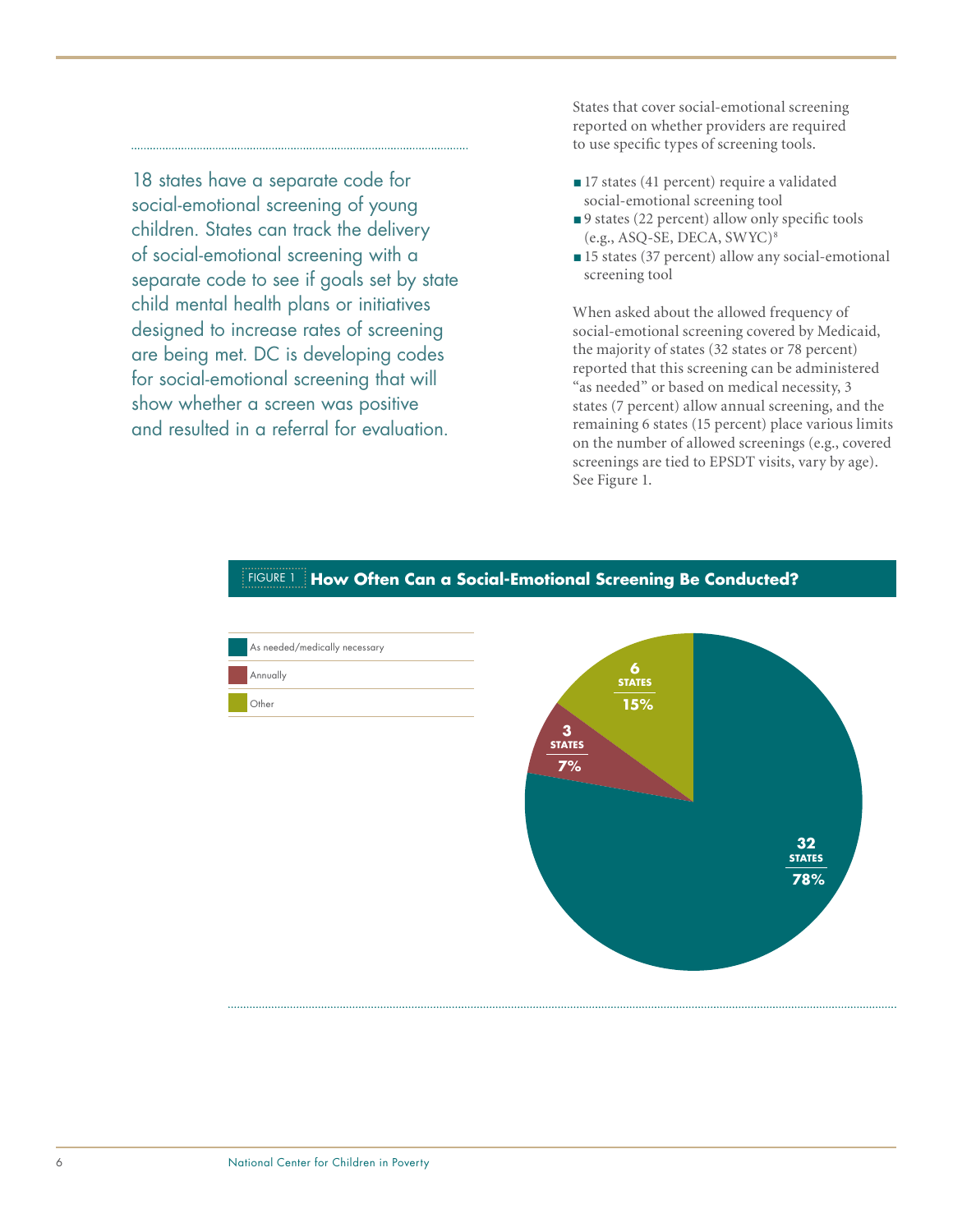Screening for Maternal Depression During Visits to a Pediatrician or Family Medicine Provider with Coverage Under the Child's Medicaid

State administrators were asked whether Medicaid covers maternal depression screening in pediatric and family medicine settings, under the child's Medicaid. This question specified coverage under the *child's* Medicaid because this coverage helps ensure the widest screening; in a well-child visit, pediatricians and other providers have ready access to the child's Medicaid information for routine billing, plus not all mothers will be covered by Medicaid. This is the case for mothers in the 19 states that still have not expanded Medicaid under the Affordable Care Act and for mothers who may lose coverage due to a

lower income threshold for Medicaid eligibility following pregnancy.9

- 11 states (22 percent) reported that Medicaid pays for maternal depression screening during pediatric or family medicine visits, under the child's Medicaid; 38 states (78 percent) reported they do not cover maternal depression screening under the child's Medicaid
- Among states covering maternal depression screening, 4 states also pay for depression screening of other primary caregivers (CO, IA, MN, and WA)



### **States That Cover Maternal Depression Screening Under Child's Medicaid**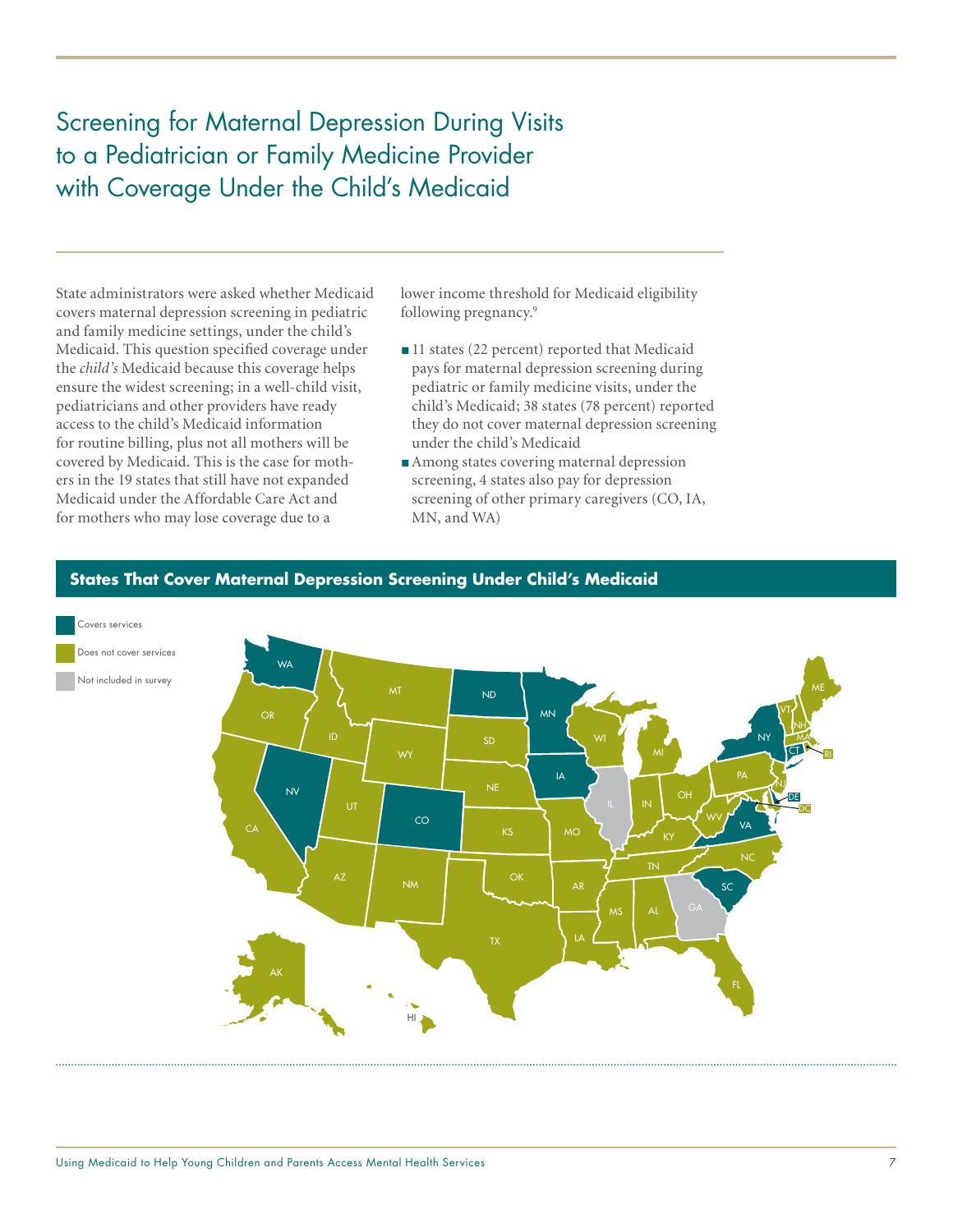States that cover depression screening under the child's Medicaid reported on whether providers are required to use specific types of depression screening tools.

- ■6 states (55 percent) require the use of a validated depression screening tool
- 3 states (27 percent) only allow the use of specific tools (e.g., Edinburgh Postnatal Depression Scale, Patient Health Questionnaire-2, Patient Health Questionnaire-9)
- 2 states (18 percent) allow the use of any depression screening tool

Among the states that pay for depression screening under the child's Medicaid, 4 states (36 percent) allow screening on an "as needed" or "medically necessary" basis: IA, WA, DE and CT; 1 state (9 percent) limits screening to once a year; and the remaining 6 states (55 percent) place various limits on the number and duration of allowable depression screening (see Figure 2).

Most of the states that cover maternal depression screening under the child's Medicaid in pediatric and family medicine settings also report that screening in nonmedical settings is allowed.

- 6 states (55 percent) reported that maternal depression screening can be administered in nonmedical settings; the following are settings where depression screening can be provided and paid for by Medicaid:
	- 5 states (83 percent): home/foster home
	- 5 states (83 percent): shelter (e.g., homeless shelter, domestic violence shelter)
	- 5 states (83 percent): other community setting (e.g., family resource center, WIC clinic)
	- ■4 states (67 percent): early care and education program
	- ■4 states (67 percent): Part C Early Intervention session in home or community setting



### Figure 2 **How Often Can a Maternal Depression Screening Be Conducted?**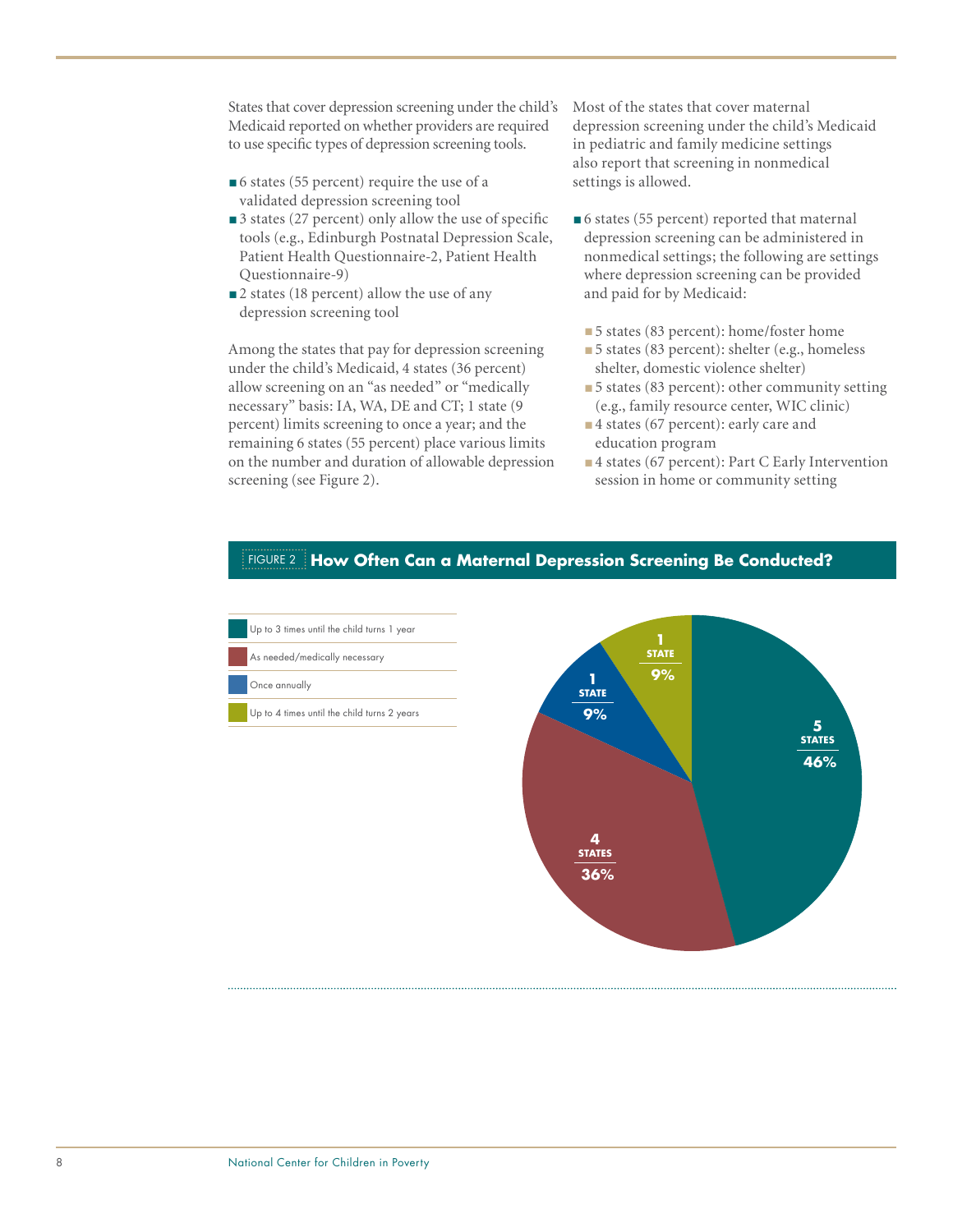#### Minnesota: Maternal Depression Screening

In November 2015 the Minnesota Department of Health (MDH) released clinical guidelines for implementing universal postpartum depression (PPD) screenings in wellchild visits. The guidelines provide information about the importance of screening for PPD during well-child visits, an outline and example of an ideal work flow, potential interventions, documentation practices for PPD screening in well-child visits, scripts to guide staff and providers on the PPD screening and referral process, advantages and disadvantages to consider when deciding on which well-child visits to schedule PPD screenings, factors to consider when selecting a validated tool, Minnesota Medicaid billing information, and information on resources for parents and providers. The guidelines also provide specific instructions for how the provider should respond to different screening results, including guidance about how to connect a parent with a mild or moderate score to a mental health care provider and critical steps to take when a parent or caregiver has a high or "crisis" score.

PPD screening is a recommended practice in Minnesota's Early Periodic Screening and Treatment (EPSDT) program and is covered under the child's Medicaid, up to 6 times for any caregiver of a child less than 13 months old when providers use any of the following evidence-based tools: Patient Health Questionnaire-9 (PHQ-9), Edinburgh Postnatal Depression Scale (EPDS), and Beck Depression Inventory (BDI). The clinical guidelines also highlight the need for heightened attention to the social-emotional and developmental needs of children whose parents' or caregivers' screenings indicate potential mental health concerns, and suggest screening in both of these domains at each well-child visit.

The MDH trains providers to implement PPD screenings in well-child visits through group trainings, webinars, and technical assistance. In the summer of 2016, MDH launched a third cohort of the Postpartum Depression Screening Quality Improvement Project (PPDQIP), a 12-month learning collaborative that supports universal maternal depression screening. Clinics interested in starting universal screening for depression attend 2 4-hour, in-person sessions, participate in technical assistance phone calls and 2 webinars, and receive technical assistance site visits. They also submit monthly data on the number of completed screens, number of screens with a positive score, and number of people with positive scores who received an intervention. The 13 clinics that participated in the first 2 cohorts of the PPDQIP screened 2,885 parents; this represented a significant improvement for all of the clinics since none had conducted universal screening prior to participating in the project.

11 states reported they pay for maternal depression screening under the child's Medicaid. States that allow billing under the child's Medicaid ensure the widest access to maternal depression screening because pediatricians and other providers have ready access to the child's Medicaid information for routine billing, plus mothers not covered by Medicaid can still be screened.

Tessa Wetjen, Principal Planner, Minnesota Dept. of Health, Maternal and Child Health. (July 2016)

Sources Minnesota Department of Health: Maternal and Child Health section. Clinical Guidelines for Implementing Universal Postpartum Depression Screening in Well Child Checks. November 2015. www.health.state.mn.us/divs/cfh/topic/pmad/content/document/pdf/ppdguide.pdf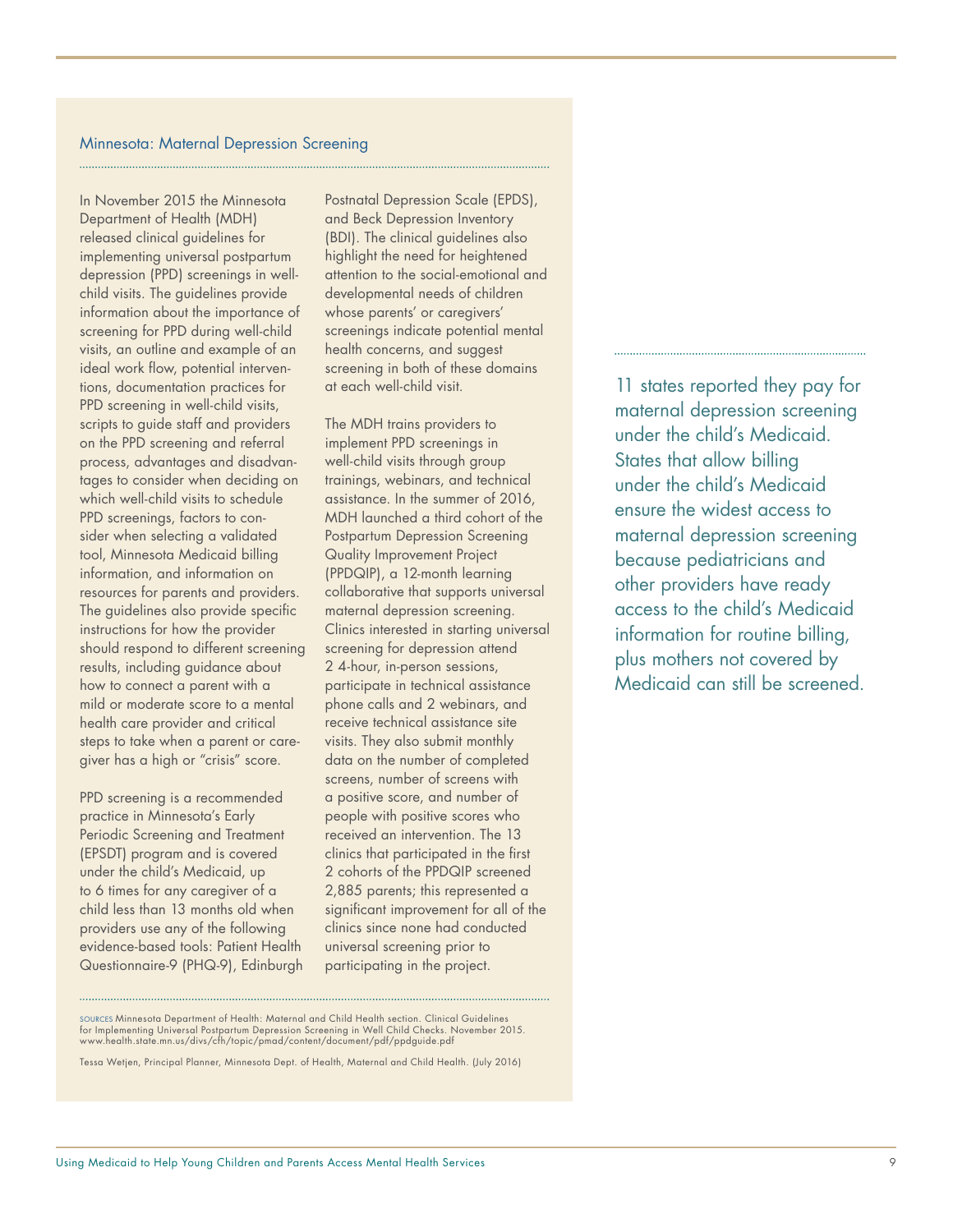# Services Provided by a Mental Health Clinician to Address a Child's Mental Health Needs in a Pediatric or Family Medicine Setting

The survey asked whether Medicaid covers the services of a mental health clinician, working in a pediatric or family medicine setting, to address a child's mental health needs. This type of coverage allows for the integration of health care and behavioral health care, a model that can greatly increase children's access to mental health services.<sup>10</sup>

■45 states (92 percent) reported that Medicaid pays for a mental health clinician to address a child's mental health needs in a pediatric or family medicine setting; 4 states (8 percent) reported that they do not cover this service



# **States With Medicaid-Covered ECMH Services in a Pediatric/Family Medicine Setting**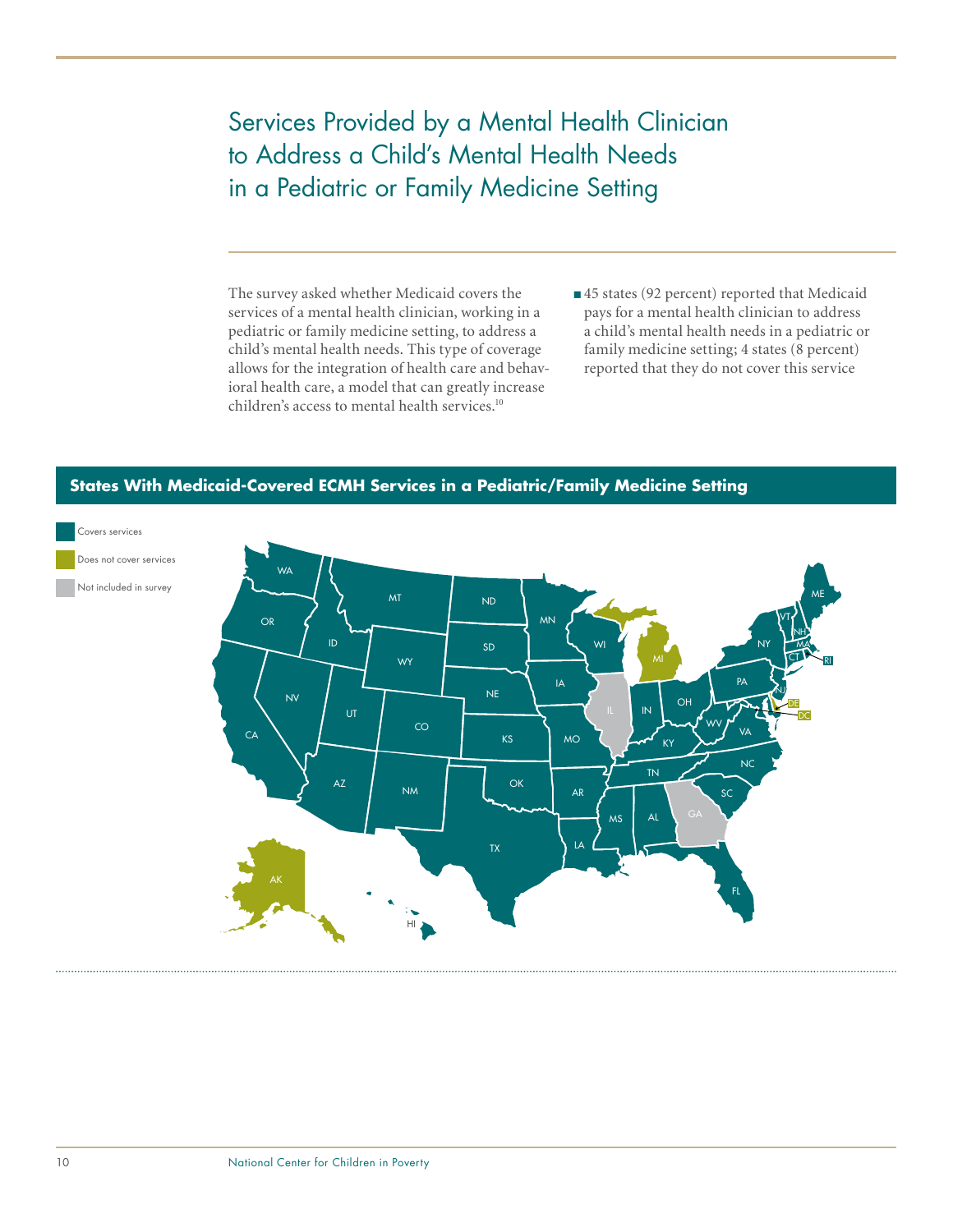Medicaid-covered services of a mental health clinician in a pediatric or family medicine setting can help ensure that children's mental health needs receive prompt attention. 42 states cover treatment and 24 states cover parent guidance provided by a clinician in these settings.

Among states that cover a mental health clinician in a pediatric or family medicine setting, treatment, screening, and diagnostic assessment were covered by nearly all states while a little over half paid for consultations with parents about a positive social-emotional screening and a parent's concern about the child's behavior or mental health.

- ■42 states (93 percent) cover treatment
- ■41 states (91 percent) cover screening and diagnostic assessment
- 24 states (53 percent) cover consultation with the parent about results of a positive screen
- 24 states (53 percent) cover parent guidance when the parent has a concern about the child's behavior or mental health
- 14 states (31 percent) cover consultation given to another professional/provider (preschool teacher, pediatrician)

Evidence-based practices are required in about a quarter of the states that pay for mental health clinicians in pediatric or family medicine settings and almost three-quarters place no limits on the number of visits.

- ■13 states (29 percent) have a requirement that mental health clinicians use evidence-based practices: AZ, CA, FL, HI, MS, ND, NE, NV, OH, OK, OR, TX, and WI
- 33 states (73 percent) have no limits on the number of visits from a mental health clinician in a pediatric/family medicine setting; most states citing limits mentioned that additional visits were possible under EPSDT and a determination of medical necessity

States' eligibility criteria for specific ECMH services play a key role in children's access to services. When asked about eligibility requirements for services from a mental health clinician in a pediatric or family medicine setting to address child mental health needs, survey participants cited multiple

#### Oregon: At-Risk Codes

Health care providers often see children who do not meet the full criteria for a mental health diagnosis, but who are experiencing conditions and family circumstances that place them at high risk for the development of significant mental health disorders. Starting January 1, 2016, Oregon's health care providers have been able to bill Medicaid for children's mental health services under a new code indicating the presence of family and environmental factors that place the child "at risk" of a mental health disorder. The Oregon State Medicaid office approved the use of the ICD-10 code, Z63.8, for children who are experiencing significant changes in their immediate family environment that present risks for the development of a mental health condition. The situations included in the code are family discord, family estrangement,

high expressed emotional level within the family, inadequate family supports and/or resources, and inadequate or distorted communication within the family.

Other codes were added for children experiencing symptoms related to abuse and neglect. These include codes for children who have a history of maltreatment: physical and sexual abuse (Z62.810), psychological abuse (Z62.811), and neglect (Z62.812). The codes for children who have experienced recent abuse and neglect (Z69.010 and Z69.020), previously under adjustment disorders, were also revised to eliminate age restrictions. The use of all of these codes will help the state of Oregon address children's mental health needs early in an effort to reduce the development of serious mental health conditions.

Source Laurie Theodorou, Program and Policy Development Specialist, Department of Human Services and Oregon Health Authority (July 2016)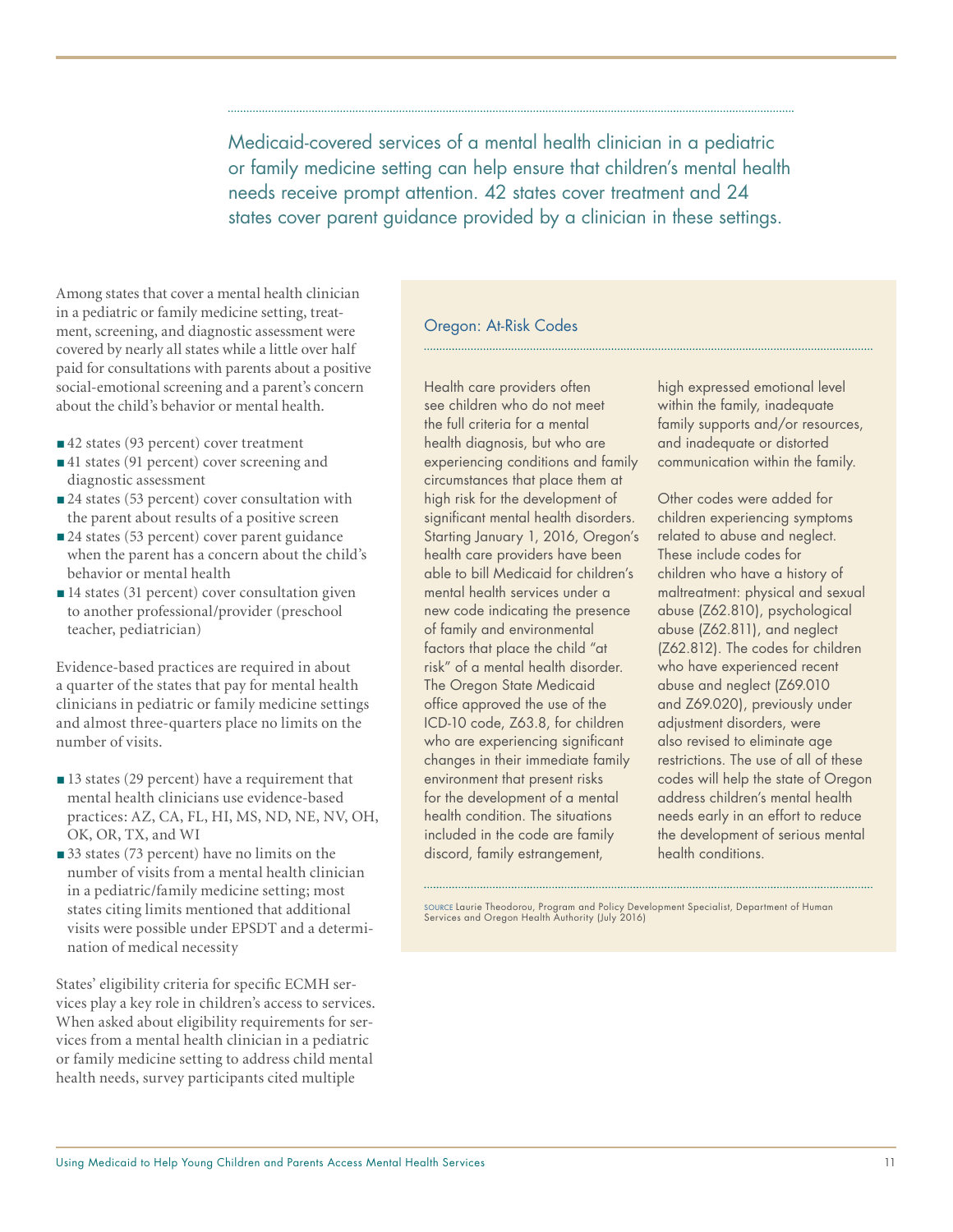Oregon recently developed a new "at risk" code that will enable children to receive a broad array of early childhood mental health services even when they do not fully meet criteria for a mental health diagnosis.

> factors, as shown in Figure 3. Medical necessity was the most frequently identified requirement (36 states). It is notable that several states reported that they cover the services of a mental health clinician in a pediatric or family medicine setting to address a child's mental health needs under conditions that suggest risk to the child's well-being: when a parent or provider has a concern (9 states); when a child has a positive social-emotional screen (17 states); when family risk factors exist (9 states);

when a parent has a diagnosis (4 states). But the survey does not provide enough information to determine whether children in any of these states can receive ECMH services on the basis of risk conditions alone. However, Oregon recently developed a new "at risk" code that will enable children to receive a broad array of early childhood mental health services even when they do not fully meet criteria for a mental health disorder (see *Oregon's At-Risk Codes*).





\* The Diagnostic Classification of Mental Health and Developmental Disorders of Infancy and Early Childhood is a classification system focused on developmental issues unique to infancy and toddlerhood. www.dhs.state.mn.us/main/groups/county\_access/documents/pub/dhs16\_148135.pdf \*\* Part C Early Intervention Individual Family Service Plan (IFSP)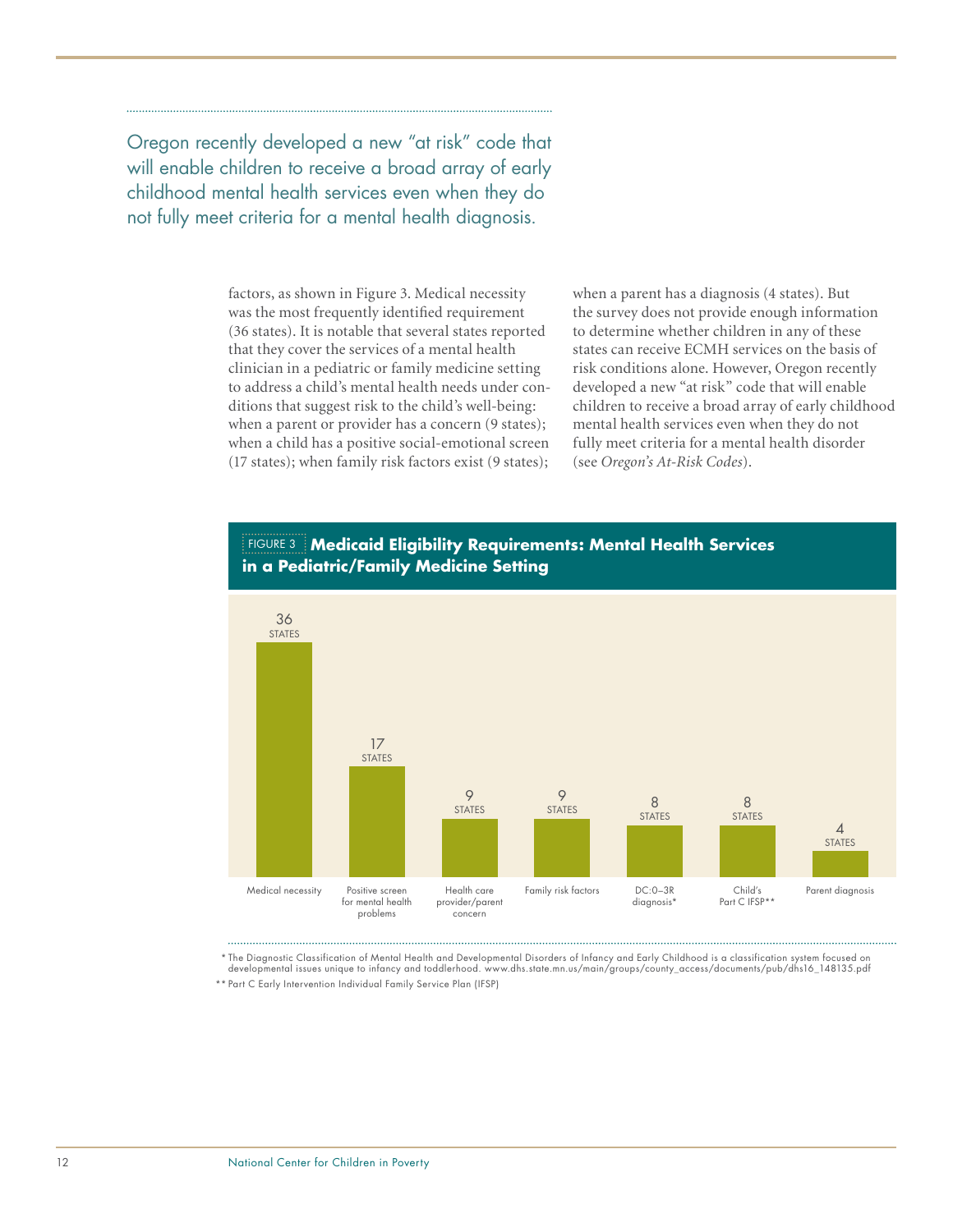Services Provided by an Early Childhood Mental Health Specialist to Address a Child's Mental Health Needs in Child Care and Early Education Programs

A growing number of states are expanding early childhood mental health (ECMH) consultation, which typically includes 3 types of supports: training and consultation to help teachers use practices that promote the social-emotional growth of all children in a class; consultation and guidance to help teachers address the needs of individual children with challenging behavior or mental health needs; and consultation with parents to help them respond effectively to their children's social-emotional needs and behavior problems.<sup>11</sup> Survey participants were first asked a general question about Medicaid coverage for services provided by an early childhood mental health specialist in early care and education settings. They were then asked whether Medicaid covers some

of the services typically offered in ECMH consultation as well as screening, diagnosis, and treatment.

■ 34 states (69 percent) reported that Medicaid pays for an early childhood mental health specialist to provide services to address a child's mental health needs in child care and early education programs; 15 states (31 percent) reported that they do not cover this service

States that cover services in these programs reported coverage only for services targeting the needs of individual children. While almost all the states cover treatment, screening, and diagnostic assessment, fewer than half cover consultation with



### **States With Medicaid-Covered ECMH Services in Early Care and Education Settings**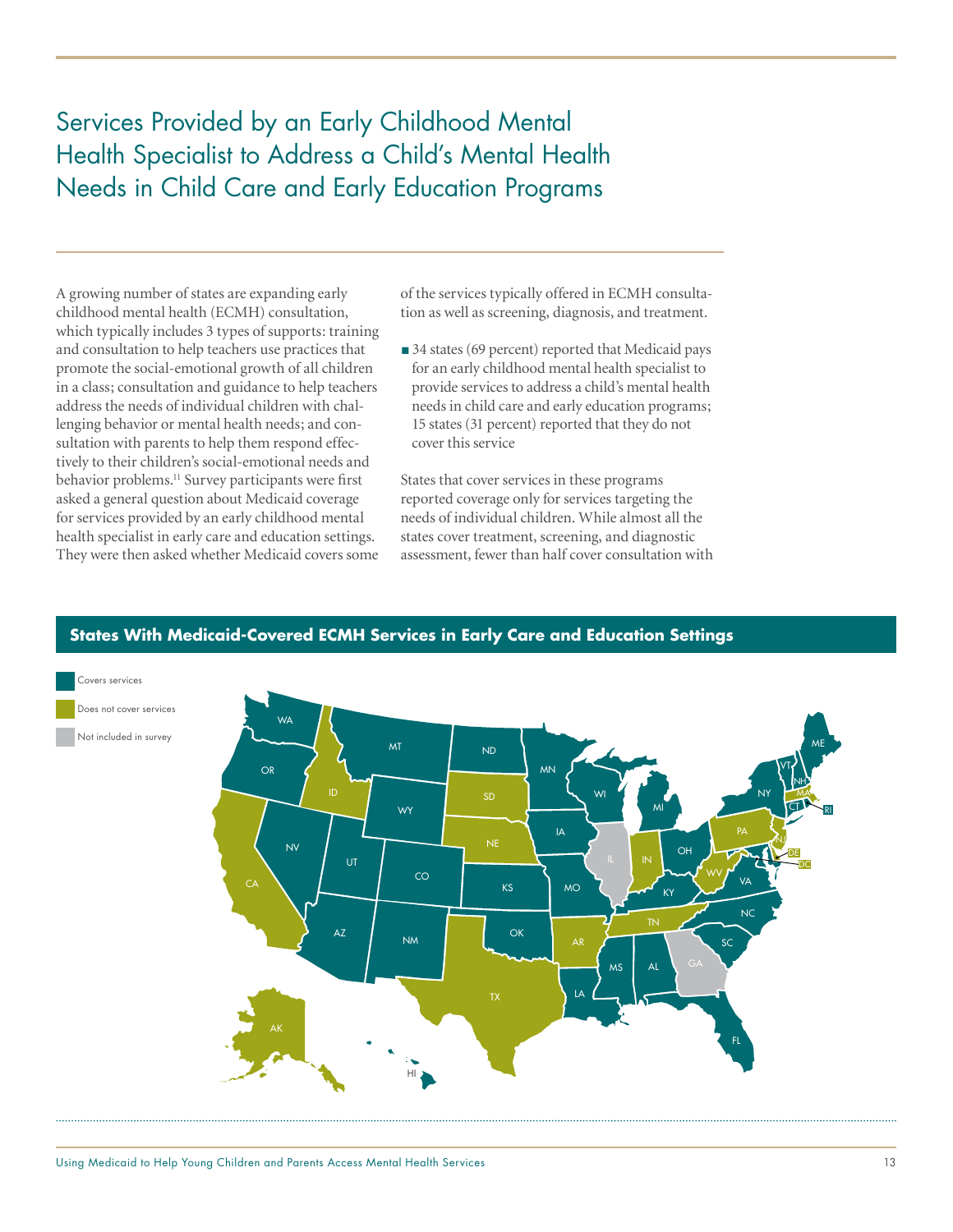parents or teachers to address the needs of an individual child. No state covers services that aim to benefit an entire classroom or group of children through consultation or group training activities. Although these services do not explicitly target individual children, ECMH consultation or linked consultation and staff training can help reduce challenging behaviors in the classroom.<sup>12</sup> The potential value of these services to individual children is suggested by recent research showing that classrooms with high proportions of young children experiencing challenging behavior can have negative effects on their peers' mental health.<sup>13</sup>

- 31 states (91 percent) cover treatment (e.g., child groups, parent-child treatment)
- 31 states (91 percent) cover screening or diagnostic assessment of the child for mental health problems
- 14 states (41 percent) cover consultation with parent about concerns regarding an individual child
- 13 states (38 percent) cover consultation with teachers about interventions and supports to address an individual child's behavioral and mental health needs
- 0 states cover consultation with teachers and program directors to help strengthen practices that promote young children's mental health and social-emotional growth
- ■0 states cover group training of staff on supporting young children's social-emotional growth and addressing mental health needs of children

Among states with Medicaid-covered services to address young children's mental health needs in early care and education settings, fewer than half reported that they require the use of evidence-based screening, diagnostic, or treatment tools and practices, while more than two-thirds reported that they place no restrictions on the number of visits for these services.

- 14 states (41 percent) require the use of evidence-based tools or practices: AL, AZ, FL, IA, LA, MS, ND, NV, OH, OK, OR, SC, VT, and WI
- 24 states (71 percent) reported that there are no restrictions on the number of visits; most states that indicated limits mentioned that additional visits were possible when medically necessary

States most frequently reported medical necessity as the factor determining a child's eligibility for Medicaid services in an early care and education setting. A number of states also cited factors reflecting the risk of a mental health problem, including a positive screen (10 states); involvement in child welfare (6 states); parent diagnosis (3 states); and provider or parent concerns (10 states). Close alignment between Medicaid and the state's Part C Early Intervention program is suggested by 16 states' reported coverage of mental health services in early care and education settings for children whose Early Intervention Individual Family Service Plans call for these services.<sup>14</sup>



# Figure 4 **Medicaid Eligibility Requirements: Mental Health Services in Child Care/Early Education Programs**

\* Part C Early Intervention Individual Family Service Plan (IFSP)

the Diagnostic Classification of Mental Health and Developmental Disorders of Infancy and Early Childhood is a classification system focused on \*\*<br>developmental issues unique to infancy and toddlerhood. www.dhs.state.mn.us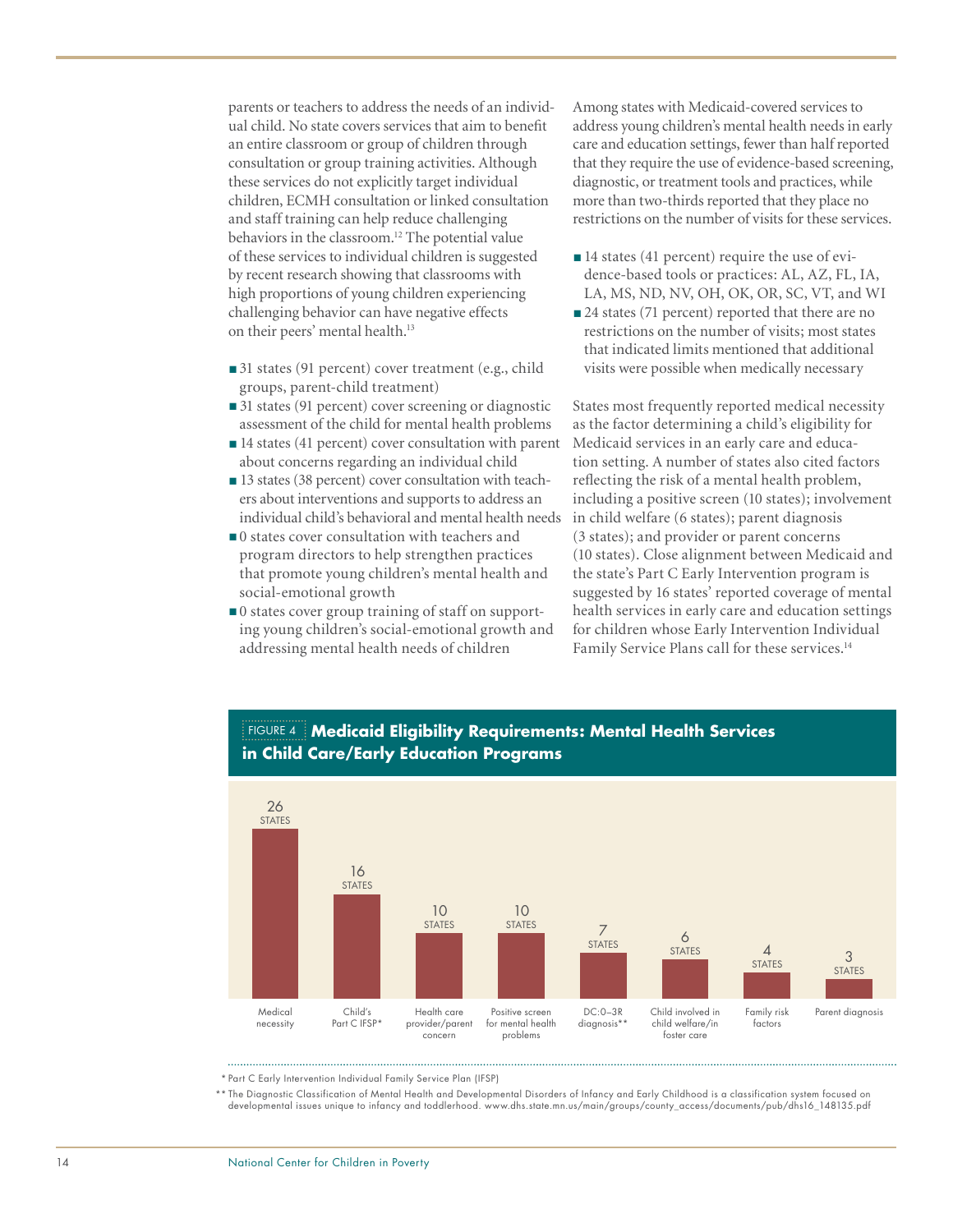# Services Provided by a Mental Health Clinician in the Home Setting to Address a Young Child's Mental Health Needs

For many families, the home is the best place for receiving early childhood mental health services. Families with very young children may have difficulty traveling to a clinic for services and some parents will feel more comfortable meeting with a mental health specialist at home. Almost all of the survey respondents reported that their states' Medicaid program covers services to address a young child's mental health needs in the child's home.

■46 states (94 percent) reported that Medicaid pays for a mental health clinician to provide services in the home to address a young child's mental health needs; 3 states (6 percent) reported that they do not cover this service

Among states with Medicaid-covered home-based mental health services, states reported that the following services are covered:

- ■41 states (89 percent) cover child treatment, including parent-child dyadic therapy
- 39 states (85 percent) cover screening or diagnostic assessment
- 28 states (61 percent) cover parent guidance when parent has a concern about child's behavior or mental health
- 15 states (33 percent) cover consultation given to another professional/provider
- 3 states (7 percent) cover treatment for parent depression under child's Medicaid



# **States With Medicaid-Covered ECMH Services in the Home**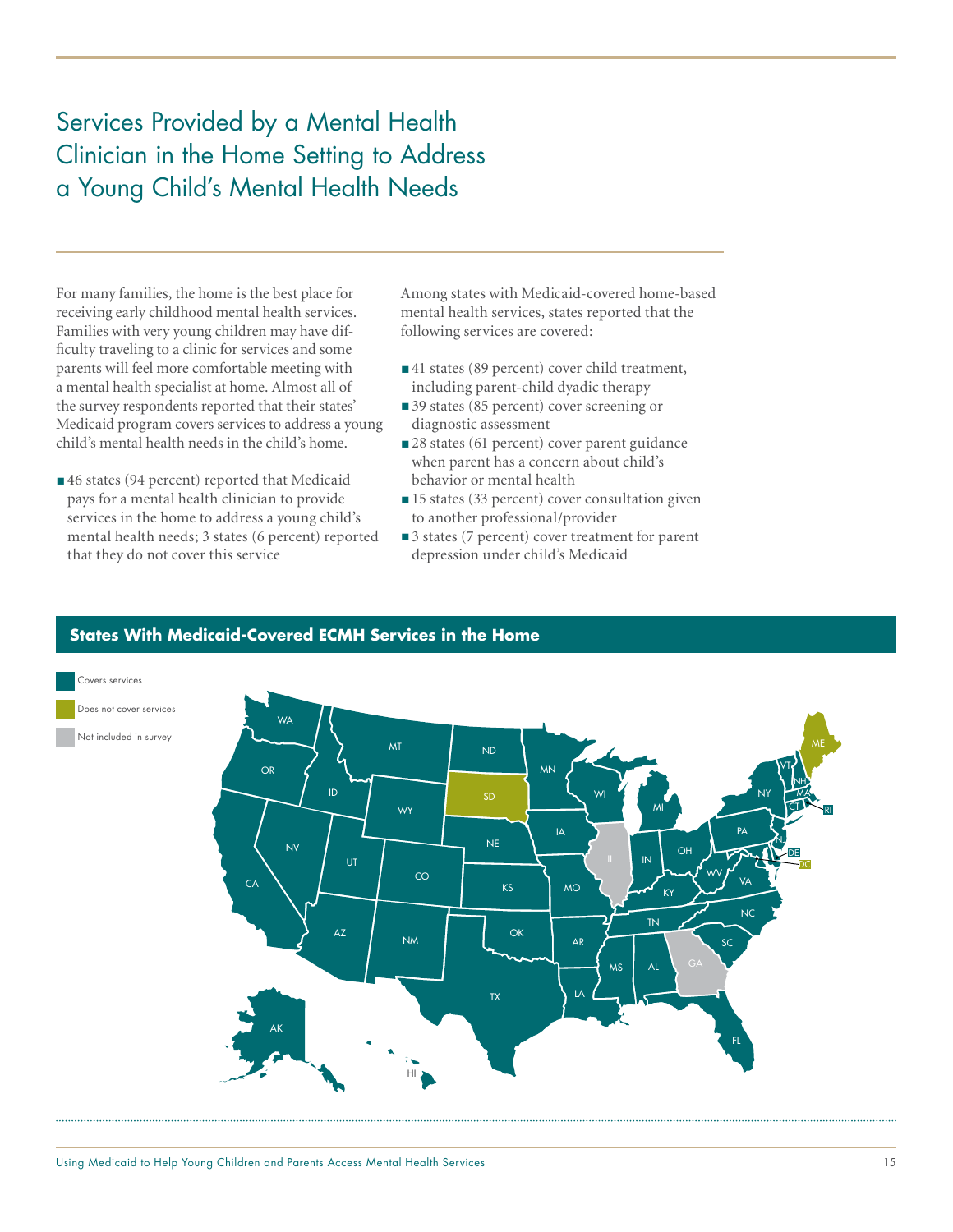In some states, Medicaid-covered early childhood mental health services are delivered within state home-visiting programs. When this occurs, common components of many home-visiting programs, such as supports for a nurturing parent-child relationship and parents' well-being, may help amplify the benefits of the mental health intervention. This approach also addresses the challenge that home visitors face when they encounter behavioral health issues that they are not trained to address in their work with families.15 The survey asked whether Medicaidcovered services in the home to address the child's mental health needs are delivered as part of a state home-visiting program.

■ 10 states (22%) reported that these services are sometimes provided as part of a state home-visiting program: CO, FL, IA, KY, LA, MT, NM, NC, OR, and RI; in MS, these services are always provided as part of a state home-visiting program

Evidence-based screening, diagnostic, or treatment tools or practices are required by a little over one-third of the states that offer home-based mental health services, and about two-thirds do not place limits on the number of visits families receive from the mental health clinician.

- 17 states (37 percent) require the use of evidence-based tools or practices: AK, AZ, CA, CT, FL, ID, IN, LA, MS, MT, ND, NE, NV, OK, OR, TX, and WI
- 30 states (65 percent) reported that there are no limits on the number of covered visits; most states that indicated limits mentioned that additional visits were possible when medically necessary

States reported that medical necessity is the most common factor used to determine eligibility for receipt of services by a clinician to address the mental health needs of a child in the home setting; other factors, including risk conditions, were cited by fewer states (see Figure 5).



# Figure 5 **Medicaid Eligibility Requirements: Mental Health Services in the Home**

\* Part C Early Intervention Individual Family Service Plan (IFSP)

\*\* The Diagnostic Classification of Mental Health and Developmental Disorders of Infancy and Early Childhood is a classification system focused on developmental issues unique to infancy and toddlerhood. www.dhs.state.mn.us/main/groups/county\_access/documents/pub/dhs16\_148135.pdf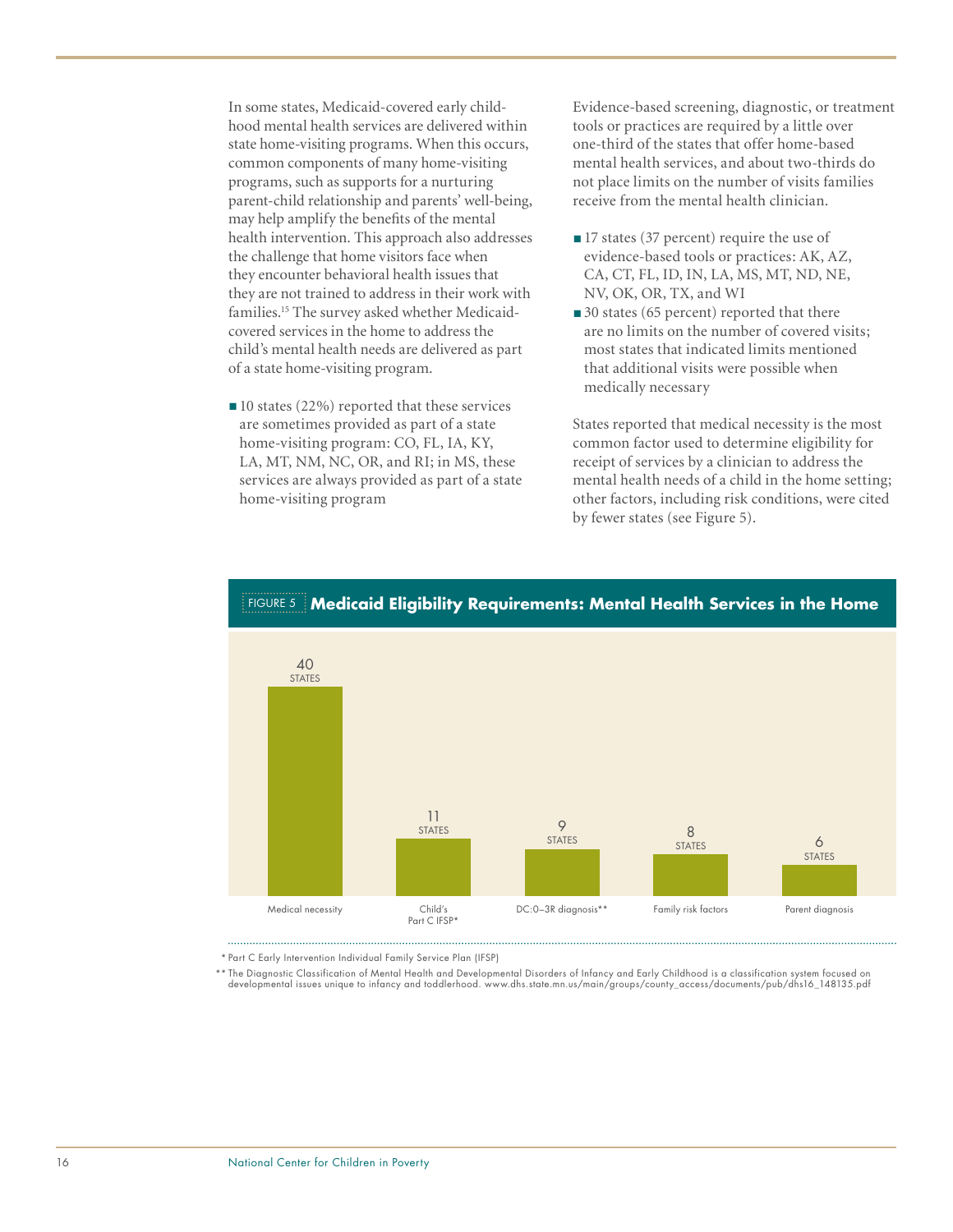# Dyadic (Parent-Child) Treatment

Several models of dyadic (parent-child) treatment have been developed to address mental health and behavioral problems of young children in the early years. These models target children from infancy through the early grades who may exhibit challenging behaviors (e.g., hitting, biting, refusing to cooperate) or difficulties engaging in positive interactions with the parent.<sup>16</sup> Dyadic treatment can help parents develop responsive, nurturing styles of interaction with their child that promote positive behavior and a parentchild relationship that fosters the child's social-emotional growth. Most states reported Medicaid coverage for dyadic treatment.

■ 38 states (78 percent) reported that Medicaid pays for dyadic treatment of young children and parents; 11 states (22 percent) reported that they do not cover this service

The use of a specific code for dyadic treatment would allow states to track the delivery of this service, which might be useful under certain circumstances. For example, a state might implement an initiative to expand provider training in evidence-based dyadic treatment models and promote the use of dyadic treatment or simply issue guidance about the appropriate use of this treatment and its billing code. In both cases, a separate



### **States With Medicaid-Covered Dyadic (Parent-Child) Treatment**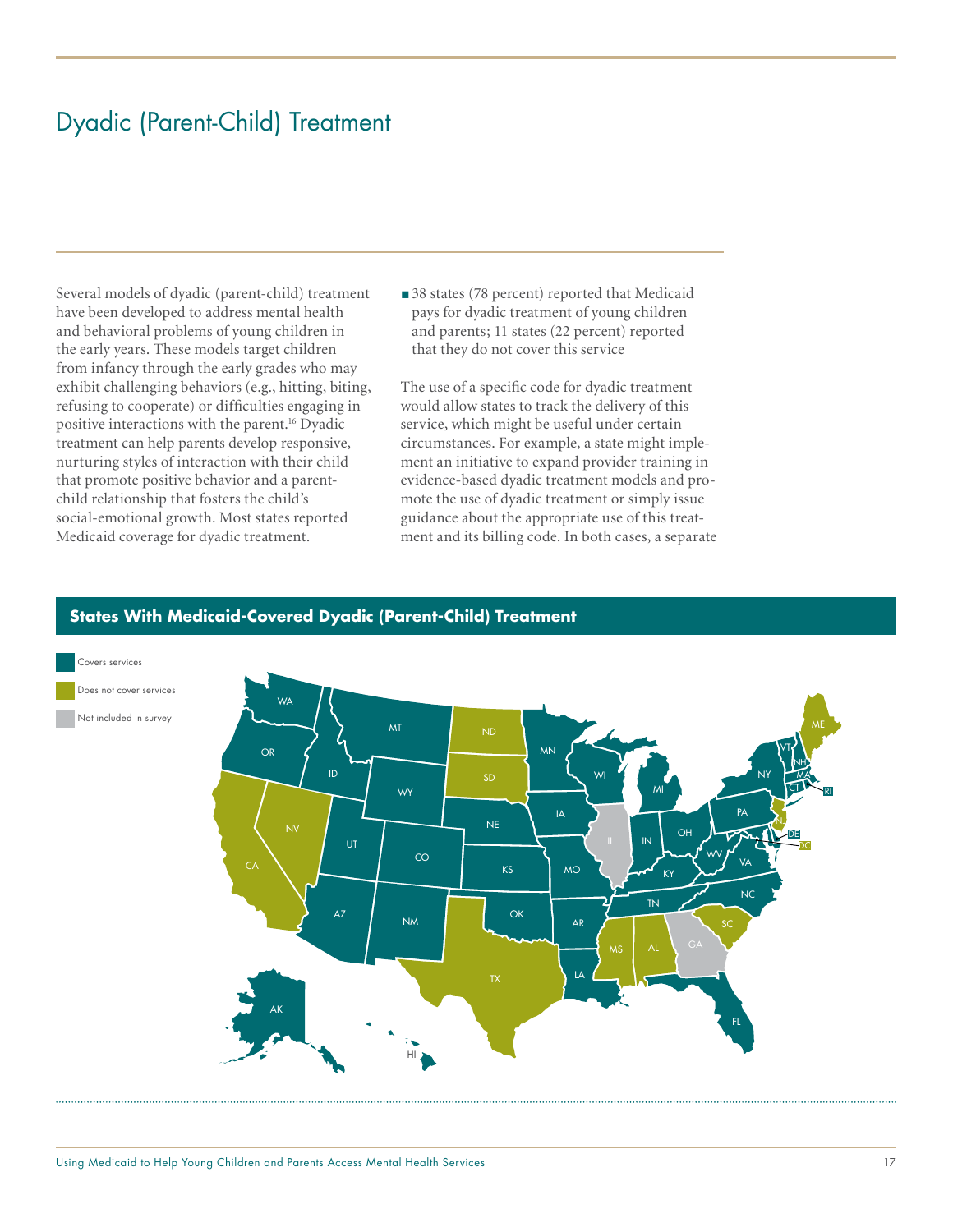code for dyadic treatment would allow the state to document changes in the delivery of this service.

■ 12 states (32 percent) that cover dyadic treatment reported having a specific code for this treatment: AR, AZ, HI, LA, MA, MD, MI, MN, NM, RI, VT, and WA

Although states reported having a specific code for dyadic treatment, their descriptions of the treatment models and services covered under the codes they use for this service suggest that the codes allow rather than specify dyadic treatment, and would not permit an accurate count of dyadic treatment sessions. An exception is Washington State where health care providers who use an evidence-based dyadic treatment model bill for the delivery of this service using a required "evidence-based practice (EBP) code." EBP codes were developed for many mental health services to help Washington's Medicaid program track providers' use of evidence-based practices across the state.

Among states that cover dyadic treatment, most reported that this treatment can be provided and paid for by Medicaid in a range of medical and nonmedical settings:

- 37 states (97 percent): mental health clinic
- 36 states (95 percent): home/foster home
- 29 states (76 percent): pediatric/family medicine care setting
- 25 states (66 percent): other community setting (e.g., family resource center, WIC site)
- 22 states (58 percent): child care or early education program

States that cover dyadic treatment generally set few conditions on the delivery of this service, with the exception of eligibility rules. Most did not require the use of an evidence-based treatment model and placed no limits on the number of dyadic treatment visits.

- 11 states (29 percent) require providers to use an evidenced-based dyadic treatment model: AK, AZ, DE, IA, ID, MI, NE, OK, OR, PA, and WI
- 29 states (76 percent) have no limits on the number of dyadic treatment visits; most states that indicated limits mentioned that additional visits were possible when medically necessary.

Most states cited "medical necessity" as an eligibility criterion; factors reported by fewer states included the child's Part C Early Intervention Individual Family Service Plan and family risk factors (see Figure 6).



\* Part C Early Intervention Individual Family Service Plan (IFSP)

\*\* The Diagnostic Classification of Mental Health and Developmental Disorders of Infancy and Early Childhood is a classification system focused on developmental issues unique to infancy and toddlerhood. www.dhs.state.mn.us/main/groups/county\_access/documents/pub/dhs16\_148135.pdf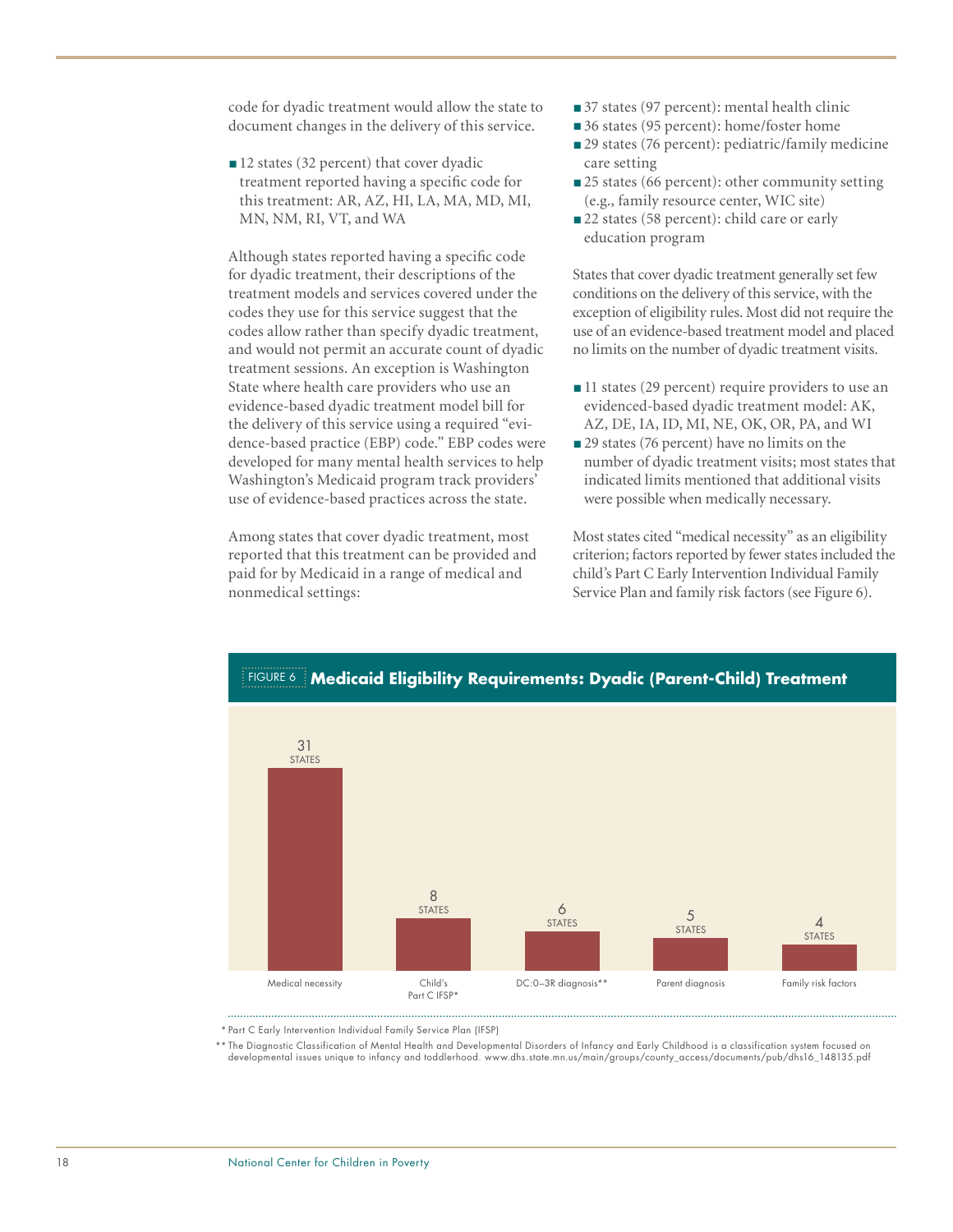# Parenting Programs Designed to Help Parents of Young Children Promote Children's Social-Emotional Development and Address Child Mental Health Needs

Evidence-based group parenting programs can help parents with young children acquire knowledge about children's needs and increase their use of positive parenting behavior. Several models have been developed for parents of infants, toddlers, and preschoolers who are exhibiting behavior problems.<sup>17</sup>

■ 12 states (24 percent) reported that Medicaid pays for parenting programs designed to help parents of young children promote children's social-emotional development and address child mental health needs; 37 states (76 percent) reported that they do not cover this service.

States reported that parenting programs can be provided and paid for by Medicaid in a range of medical and nonmedical settings:

- 10 states (83 percent): mental health clinic
- ■9 states (75 percent): pediatric/family medicine care setting
- ■9 states (75 percent): home/foster home
- 8 states (67 percent): other community setting (e.g., family resource center, WIC site)
- 8 states (67 percent): child care or early education program

Only 2 states, Michigan and Oregon, require providers to use an evidenced-based parenting



# **States With Medicaid-Covered Parenting Programs**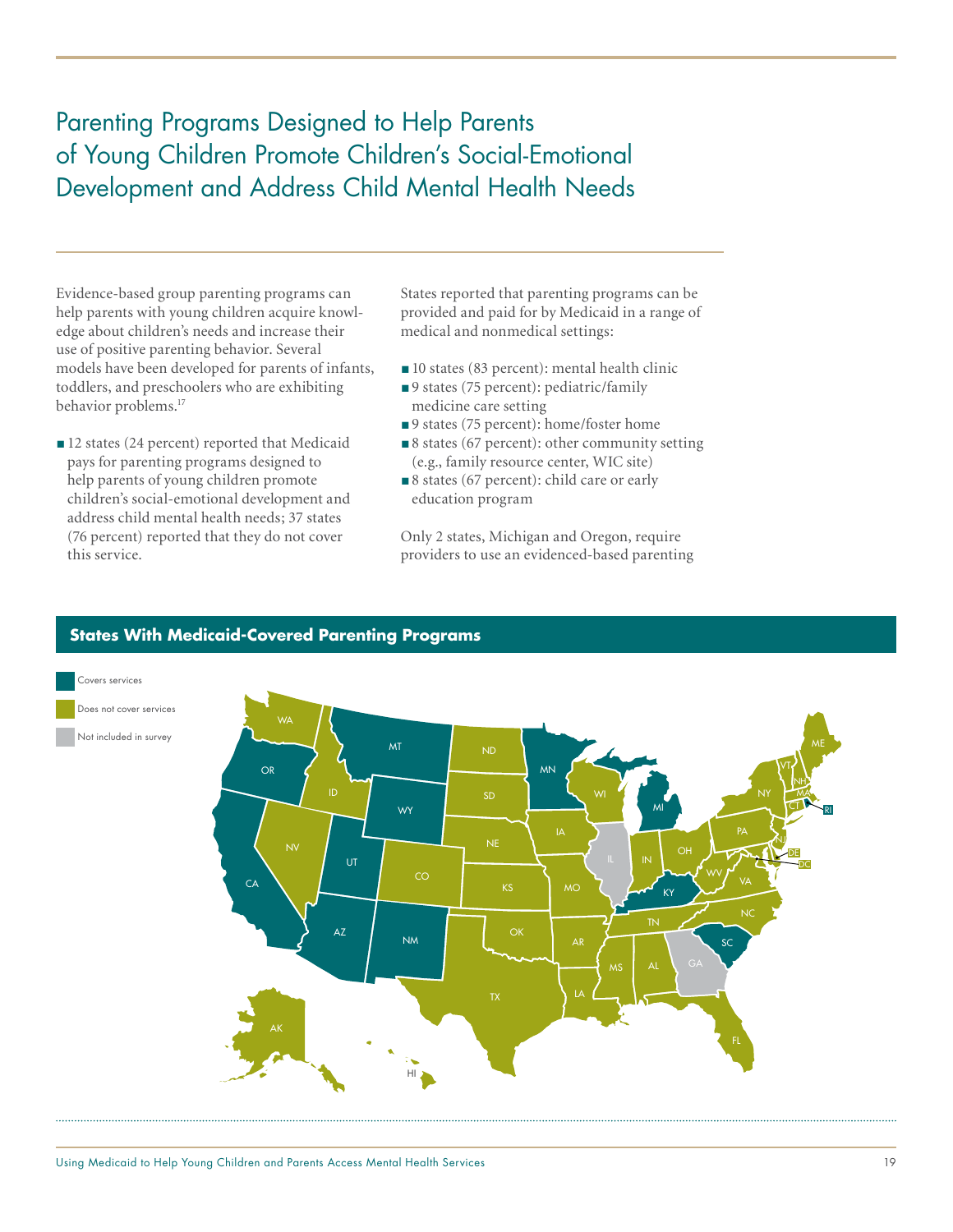program. Medical necessity was reported to be an eligibility requirement by the largest number of states (11); one-third of the states or fewer cited the child's Part C Individualized Family

Service Plan and risk factors, such as involvement in child welfare and parent diagnosis, as criteria used to determine eligibility for parenting programs (see Figure 7).

### Evidenced-Based Parenting Programs Covered by Medicaid: Michigan and Oregon

A growing number of group parenting programs have demonstrated positive outcomes, including improved parenting behavior, reduced child behavior problems, and strengthened parent-child relationships. Michigan and Oregon are two states that require the use of evidence-based models for Medicaid-covered group parenting programs designed to help parents of children 0 through 5 years promote children's socialemotional development and address child mental health needs. In Michigan, a diagnosis is required to provide this service, but the diagnosis can be for the parent or child. Community Mental Health Services Programs in Michigan can choose the evidence-based parenting models they offer; 2 of the models currently in use are Nurturing

Parenting Program and The Incredible Years: Parents, Teachers, and Children's Training Series.

In Oregon, a parenting program is provided when a child has a diagnosis and a parent training program is recommended as the best treatment for that diagnosis. In addition to The Incredible Years, Parent Management Training programs are the models used currently. Beginning in January 2016, parents in Oregon can also become eligible for participation in a parenting program if their child meets the criteria for being "at risk" of experiencing a mental health disorder as a result of family circumstances that increase the child's chance of developing a significant mental health condition: See "Oregon's At-Risk Codes."

Sources Erin Emerson, Specialist, Medicaid Director's Office, Michigan Department of Health and Human Services (July 2016)

Laurie Theodorou, Program and Policy Development Specialist, Department of Human Services and Oregon Health Authority (July 2016)



### Figure 7 **Medicaid Eligibility Requirements: Parenting Programs That Promote Children's Social-Emotional Development and Address Child Mental Health Needs**

\* Part C Early Intervention Individual Family Service Plan (IFSP)

the Diagnostic Classification of Mental Health and Developmental Disorders of Infancy and Early Childhood is a classification system focused on \*\*<br>developmental issues unique to infancy and toddlerhood. www.dhs.state.mn.us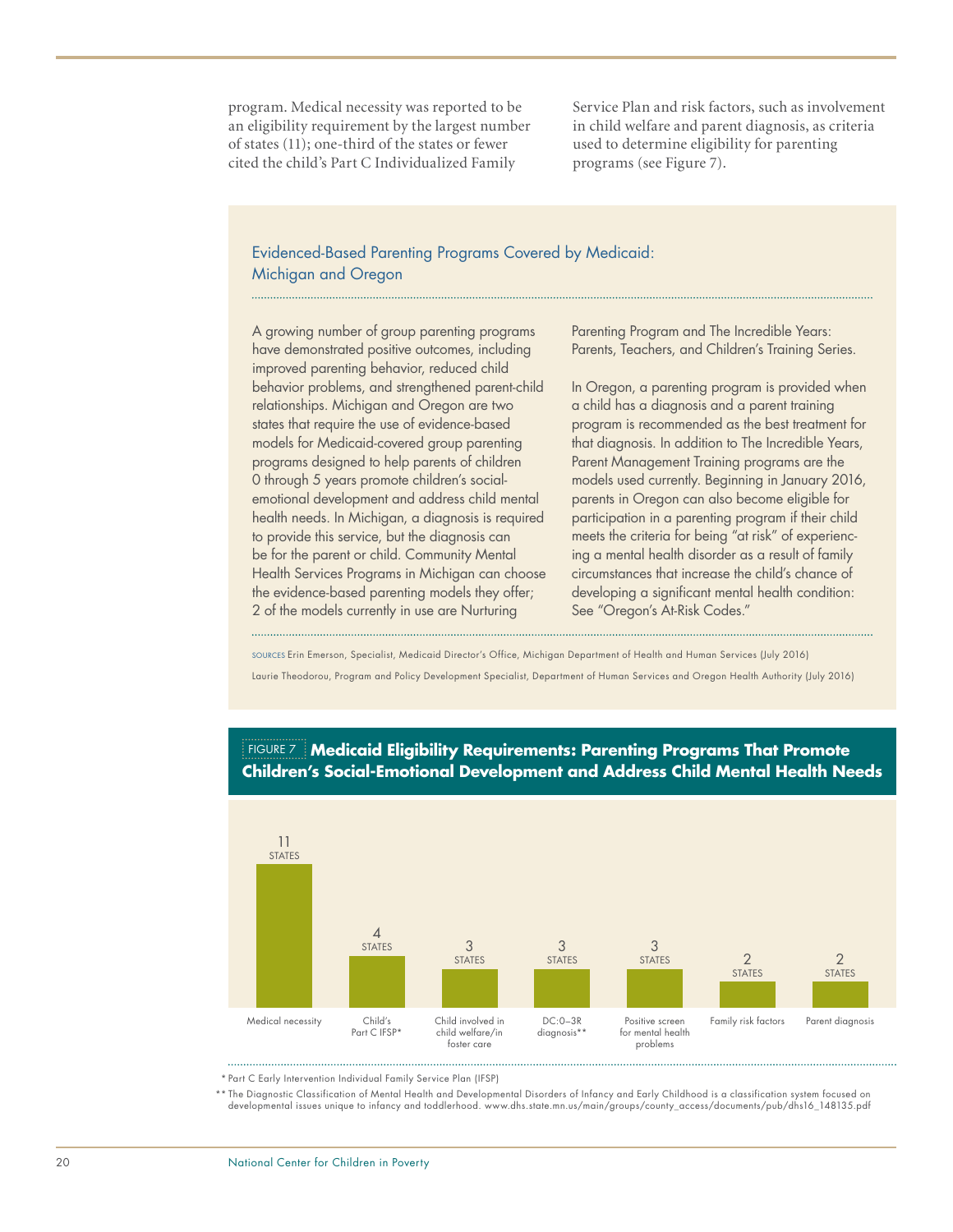# Behavioral Health Case Management/Care Coordination for a Young Child (0-6 Years)

The survey asked whether Medicaid covers case management and care coordination to address a young child's mental health needs. This service might help a family secure more than 1 needed service (e.g., dyadic treatment and consultation with a teacher in an early care and education setting), ensure ongoing child social-emotional screening or assessment, or facilitate communication among service providers.

■44 states (90 percent) reported that Medicaid pays for behavioral health case management/care coordination; 5 states (10 percent) reported that they do not cover this service

States reported that case management/care coordination can be provided and paid for by Medicaid in the following settings:



### **States With Medicaid-Covered Behavioral Health Case Management/Care Coordination**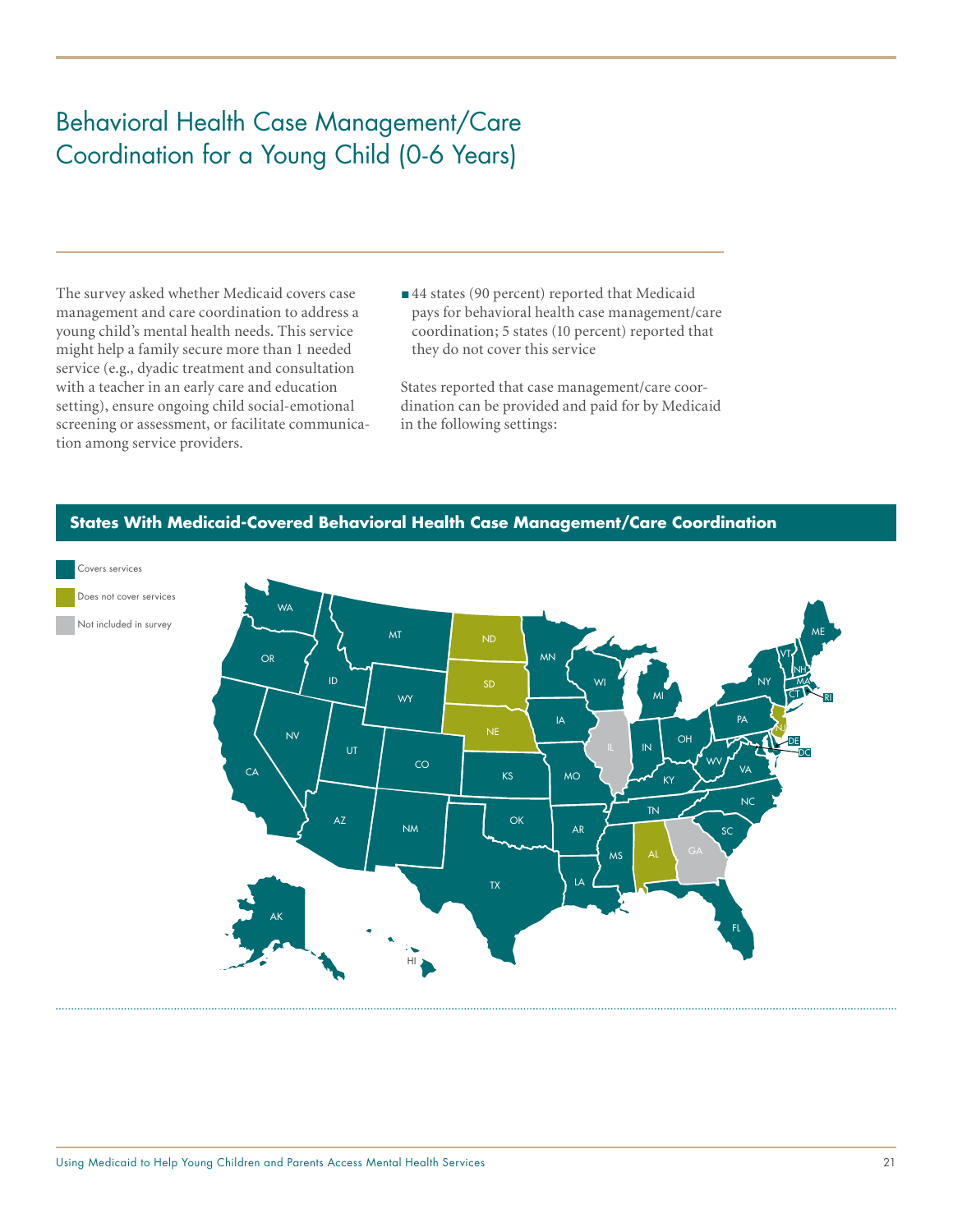Medicaid coverage for young child mental health services in the home setting was reported by the largest number of states (46), while coverage for maternal depression screening under the child's Medicaid was reported by the smallest number of states (9).

- 38 states (86 percent): home/foster home
- 38 states (86 percent): mental health clinic
- 35 states (79 percent): pediatric/family medicine care setting
- 32 states (72 percent): other community setting (e.g., family resource center, WIC site)
- 31 states (70 percent): child care or early education program

Children's eligibility for case management/ care coordination is determined most often by medical necessity (see Figure 8). Involvement in child welfare, participating in Part C Early Intervention, and having family risk factors were also cited as eligibility criteria by several states.



### Figure 8 **Medicaid Eligibility Requirements: Behavioral Health Case Management/Care Coordination**

\* Part C Early Intervention Individual Family Service Plan (IFSP)

the Diagnostic Classification of Mental Health and Developmental Disorders of Infancy and Early Childhood is a classification system focused on \*\*<br>developmental issues unique to infancy and toddlerhood. www.dhs.state.mn.us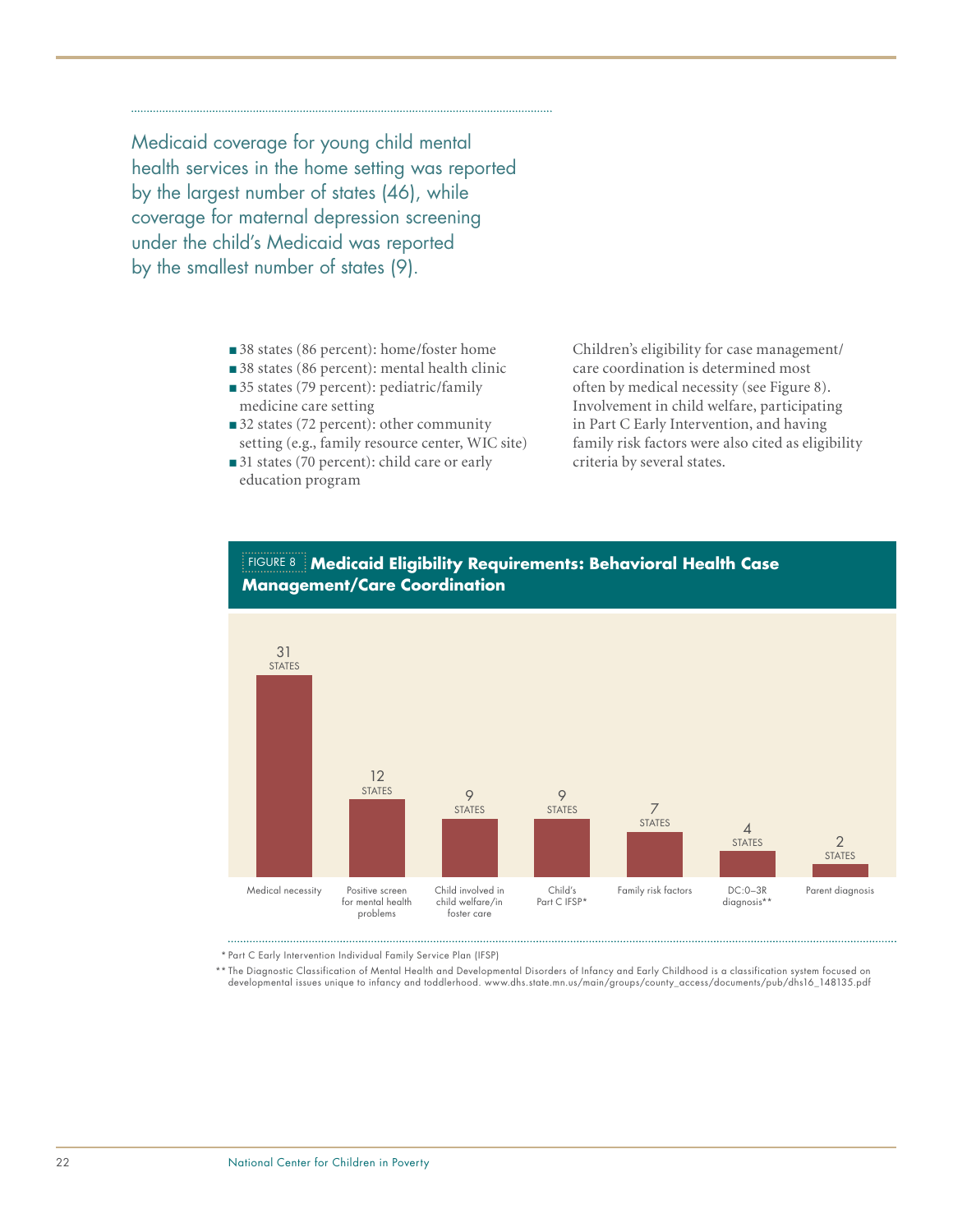### Figure 9 **Early Childhood Mental Health Services Covered by Medicaid**



Services provided by a mental health clinician in the home setting to address a young child's mental health needs

Services provided by a mental health clinician to address a child's mental health needs in a pediatric or family medicine setting

> Behavioral health case management/care coordination

Screening with a tool specifically designed to identify young children who may need further evaluation for social-emotional and behavioral difficulties

Dyadic (parent-child) treatment

Services provided by an early childhood mental health specialist/clinician to address a child's mental health needs in child care and early education programs

Parenting programs designed to help parents of young children promote children's social-emotional development and address child mental health needs\*

> Screening for maternal depression during pediatric/family medicine visits under the child's Medicaid

\* NM: Managed Care Organizations can provide parenting programs designed to help parents of young children promote children's social-emotional development and address child mental health needs, but they are not required to provide this service.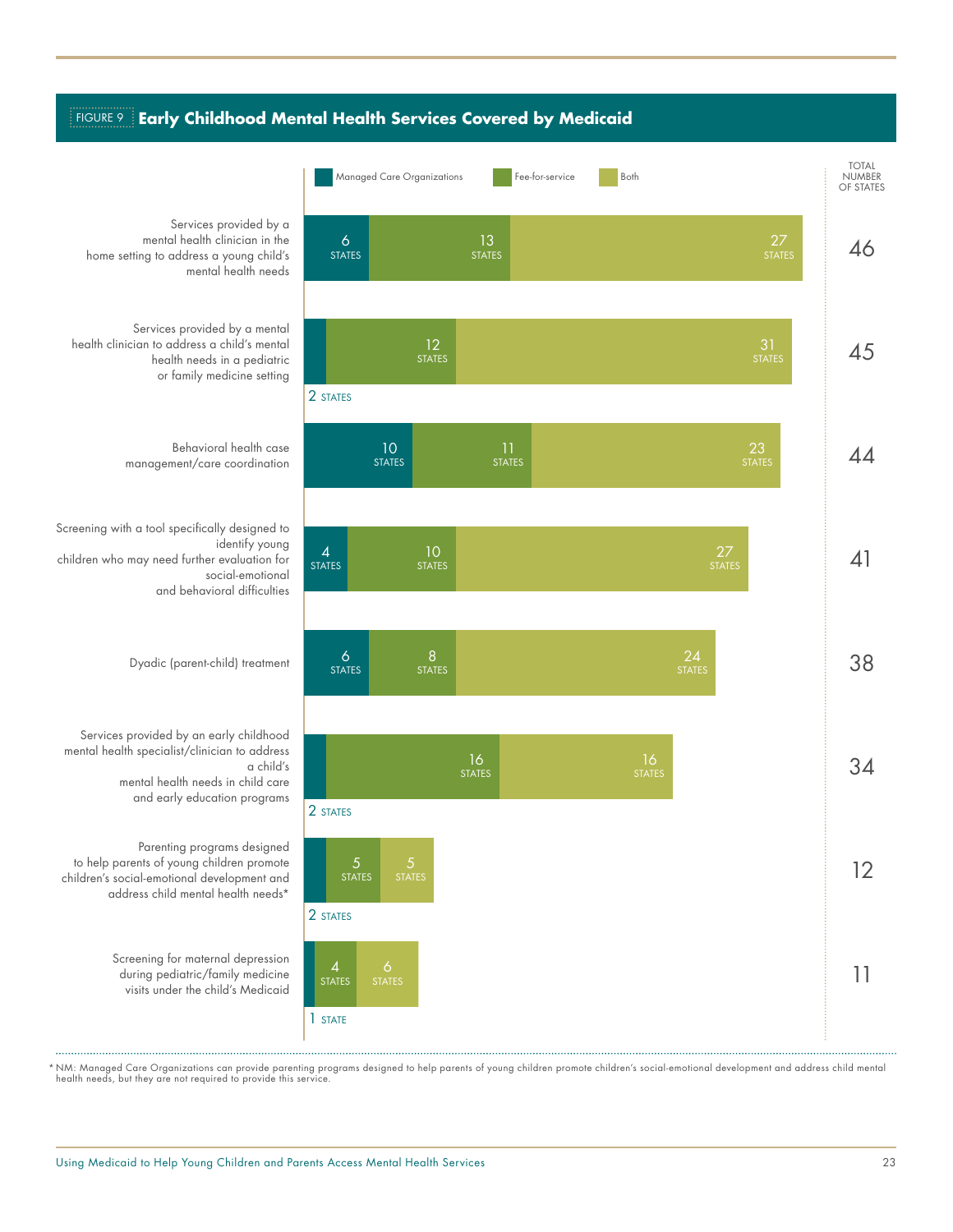# Summary

This report presents results of a 50-state survey that examined Medicaid coverage of key early childhood mental health (ECMH) services and policies. 48 states and the District of Columbia (counted as a state in reported results) participated in the survey, which was conducted as an interview with state Medicaid administrators. The following are key findings from the survey:

- A large number of states (34 to 46 states) report Medicaid coverage for 6 of the 8 ECMH services described in the survey: ECMH services in a home setting; ECMH services in a pediatric/family medicine setting; behavioral/ health case management/care coordination; social-emotional screening of child; dyadic treatment; ECMH services in an early care and education setting
- ■Coverage under the child's Medicaid for maternal depression screening and for parenting programs designed to help parents of young children promote their social-emotional growth and address children's mental health needs was reported by notably fewer states (11 and 12, respectively)
- Among states that cover child social-emotional and maternal depression screening under the child's Medicaid, most states cover screening when it is administered in nonmedical settings, such as homeless shelters, family resource centers, Part C Early Intervention sessions, and WIC clinics
- Most states require providers to use validated child social-emotional and maternal depression screening tools
- Fewer than one-third of the states that cover key services require the use of evidence-based practices or models; 11 states require the use of an evidence-based dyadic treatment model and 2 states require the use of an evidence-based parenting program
- Among states that cover key ECMH services (with the exception of maternal depression screening), most place no limits on the number of screenings or treatment visits that can be provided
- Medical necessity is the ECMH service eligibility criteria cited most often by states; criteria reflecting risk factors were also cited by several states, including parent diagnosis and family risk factors but whether these alone can qualify a child for ECMH services cannot be determined from the survey
- ■States appear to have a limited ability to determine trends in the delivery of certain ECMH services from the codes used for billing; only 18 states have a separate code for social-emotional screening of children and while 12 states reported having a separate code for dyadic treatment, some of these states appeared to use this same code for a range of other services

Overall, an impressive number of states report Medicaid coverage of key mental health services in a range of settings, with few limitations on the number of screenings or treatment visits. However, as noted in the recommendations that follow, there may be gaps between reported policy and service provision that can only be identified by further investigation.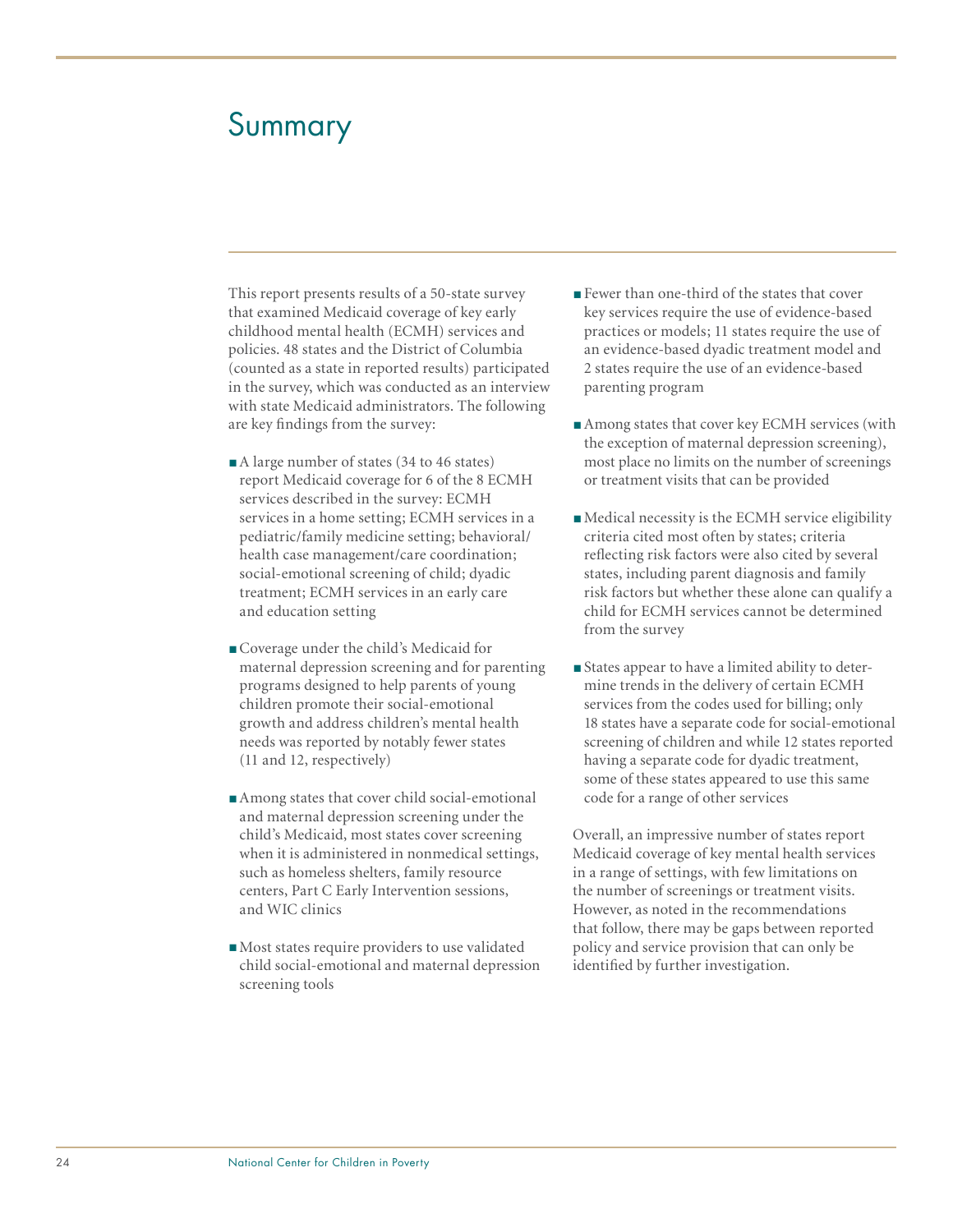# Recommendations

The survey results presented in this report can be used by stakeholders from a variety of sectors who are engaged in work that affects the mental health services available to young children, including administrators in state Medicaid and human service agencies, state legislators, and advocates and leaders in early care and education and philanthropy. These stakeholders can use the results to examine options for improving Medicaid coverage of key early childhood mental health services and the quality of covered services. Below are recommendations for specific ways to use the results.

- Advocates and other stakeholders can meet with their state Medicaid officials to review the results of the survey, including the coverage of key ECMH services and related policies that affect eligibility in their state and other states. This review may set the stage for further investigation of the state's current plan, how providers must deliver and bill for services, and potential enhancements to the state plan;
- ■If your state's Medicaid program is not currently covering one or more key services, examine evidence for the benefits of the services and options for expanding coverage to include these services through a State Plan Amendment or Waiver.<sup>18</sup> Collaborations between Medicaid officials and other stakeholders with knowledge of researchbased ECMH services can support this process;
- Consider how results of the survey suggest possible improvements to access and quality of covered services in your state. For example, results showing states' use of risk factors for eligibility criteria might suggest options for broadening service eligibility in your state. Similarly, the results highlight the option of setting requirements for the use of evidence-based treatment models to help ensure treatment effectiveness;
- ■If the survey shows that one or more key services are covered in your state, consider investigating whether the state has data on provider billing for the services in order to gain a better picture of how widely health care providers are actually delivering the services. This inquiry is especially important when a service is fairly new or perceived as challenging to implement (e.g., recently established maternal depression screening under the child's Medicaid), or when anecdotal evidence suggests that many health care providers may not know about Medicaid coverage of the service (e.g., dyadic treatment in some states). In cases where limited use of a covered service is found, further information gathering through focus groups or other interview methods could be used to learn why health care providers are not providing covered services.

#### An Invitation from NCCP

The authors would like to update the results of this survey over the coming year, and welcome information about changes in the status of Medicaid coverage of ECMH-related services, including parent depression screening, in your state and policies related to coverage. Please send updates or corrections to: ito@nccp.org. Questions about the results and requests for technical assistance can also be sent to this same address.